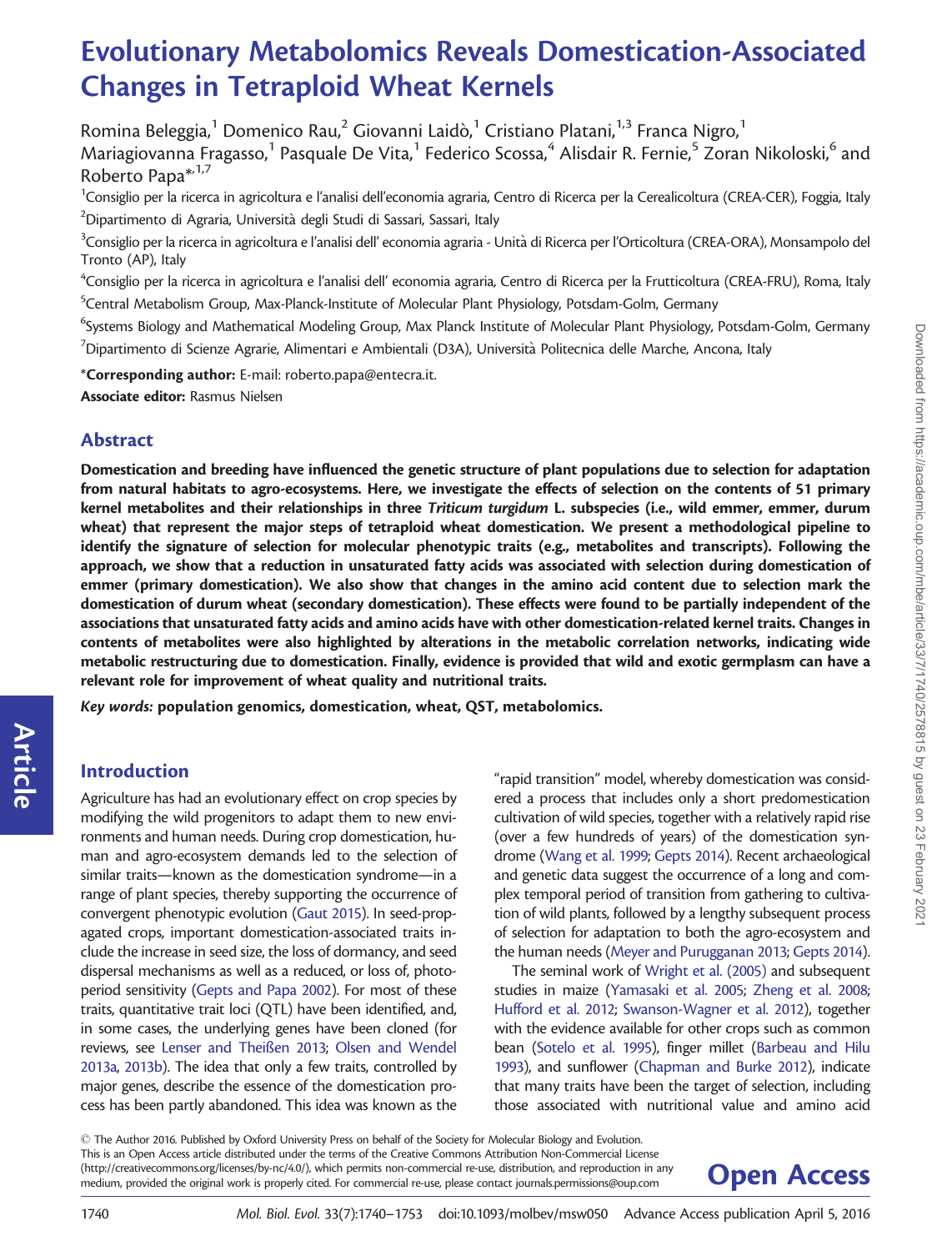<span id="page-1-0"></span>Table 1. List of Wild and Domesticated Accessions of Triticum turgidum Considered in This Study.

| <b>Taxonomic Classification</b> | Accession                        | Country               |
|---------------------------------|----------------------------------|-----------------------|
| Wild emmer                      | PI 346783                        | n.a.                  |
| (Triticum turgidum              | PI 343446                        | Israel                |
| ssp. dicoccoides)               | PI 481539                        | Israel                |
|                                 | PI 352323                        | Asia Minor            |
|                                 | PI 352324                        | Lebanon               |
|                                 | PI 355459                        | Armenia               |
|                                 | PI 470944                        | Syria, Al Qunaytirah  |
|                                 | PI 470945                        | Syria, Al Qunaytirah  |
|                                 | MG 4343                          | n.a.                  |
|                                 | MG 4328/61                       | n.a.                  |
|                                 | MG 5444/235                      | n.a.                  |
|                                 | MG 4330/66                       | n.a.                  |
| Emmer (T. turgidum              | Farvento                         | Italy                 |
| ssp. dicoccum)                  | Lucanica                         | Italy                 |
|                                 | <b>Molise selection</b><br>Colli | <b>Italy</b>          |
|                                 | MG 5350                          | Ethiopia              |
|                                 | MG 4387                          | <b>United Kingdom</b> |
|                                 | MG 5473                          | Spain                 |
|                                 | MG 5344/1                        | Ethiopia              |
|                                 | MG 5293/1                        | Italy                 |
|                                 | MG 5323                          | n.a.                  |
|                                 | MG 3521                          | n.a.                  |
| Durum wheat                     | Cappelli                         | <b>Italy</b>          |
| (T. turgidum ssp.               | Timilia                          | <b>Italy</b>          |
| turgidum convar. durum)         | Capeiti-8                        | <b>Italy</b>          |
|                                 | Trinakria                        | <b>Italy</b>          |
|                                 | Appulo                           | <b>Italy</b>          |
|                                 | Creso                            | <b>Italy</b>          |
|                                 | Neodur                           | <b>France</b>         |
|                                 | Simeto                           | <b>Italy</b>          |
|                                 | Ofanto                           | <b>Italy</b>          |
|                                 | Cirillo                          | Italy                 |
|                                 | <b>PR22D89</b>                   | Italy                 |
|                                 | Pedroso                          | Spain                 |
|                                 | <b>CER16</b>                     | <b>Italy</b>          |
|                                 | <b>CER58</b>                     | Italy                 |
|                                 | <b>CER132</b>                    | Italy                 |

NOTE $-$ n.a.  $=$  not available: PI  $=$  accession numbers for USDA National Small Grains Collection, Aberdeen, ID;

 $MG =$  accession numbers for CNR Institute of Plant Genetics, Bari, Italy;

CER = accession numbers for CREA-CER Cereal Research Centre, Foggia, Italy.

metabolism. Recently, [Bellucci et al. \(2014\)](#page-12-0) reported that, in addition to selection at target loci, domestication had a deep impact on the architecture of expression of the whole transcriptome in common bean. These findings suggest a similar or even deeper impact of domestication on the phenotypic expression at the metabolite level.

Seed metabolites are associated not only with nutritional value, but also with physiological properties such as seed maturation, desiccation, and germination [\(Rao et al. 2014\)](#page-13-0). Metabolite profiling appears to be relevant for the description of the geographical structure of natural populations [\(Kleessen](#page-13-0) [et al. 2012\)](#page-13-0), as well as for QTL identification by Genome-Wide Association Studies in maize ([Riedelsheimer et al. 2012;](#page-13-0) [Wen](#page-13-0) [et al. 2014\)](#page-13-0) and in rice [\(Chen et al. 2014\)](#page-12-0). [Skogerson et al.](#page-13-0) [\(2010\)](#page-13-0) identified 119 metabolites in maize kernels and found that their variation was associated with genotypic variation. Similar results were observed in a limited set of modern varieties of durum wheat [\(Beleggia et al. 2013](#page-12-0)), which

support the conclusion that metabolite profiling can be exploited as a molecular phenotyping approach to study crop domestication.

Tetraploid wheats, Triticum turgidum L. ( $2n = 4x = 28$ ; AABB genome), were domesticated in the Fertile Crescent alongside with einkorn and barley. They offer an interesting model to study the effects of selection associated to domestication. About 12,000 years ago, emmer (T. turgidum ssp. dicoccum) was domesticated from wild emmer (T. turgidum ssp. dicoccoides) [\(Nesbitt and Samuel 1998;](#page-13-0) [Tanno and](#page-13-0) [Willcox 2006\)](#page-13-0). Emmer spread following human migrations throughout Europe and Asia, and became the most important crop in the Fertile Crescent until the early Bronze Age, 10,000 years BC ([Bar-Yosef 1998](#page-12-0)). Free-threshing tetraploid wheats (T. turgidum ssp. turgidum) subsequently originated from emmer. This event was followed by the selection of durum wheat (T. turgidum ssp. turgidum convar. durum), as a crop specialized for the production of pasta, couscous, traditional/typical bread and bulgur, and its spread in the Mediterranean region. It can be useful to consider the evolution of tetraploid wheats as consisting of a least two steps: primary domestication, from wild emmer to emmer, and secondary domestication, from emmer to durum wheat [\(Gioia et al. 2015](#page-13-0)).

The aim of this study was to assess the phenotypic variation of primary metabolites in the kernels of three T. turgidum populations that represent both the primary and secondary domestication processes. This corresponds to determining whether the primary and secondary domestication events were associated with changes in the content of specific metabolites. To this end, we tested whether selection, other than neutral processes, might explain the changes observed in primary metabolites using the  $Q_{ST}$  versus  $F_{ST}$  comparisons [\(Leinonen et al. 2013\)](#page-13-0). Moreover, we also sought to determine whether the signal of selection observed at the metabolite level can be explained by processes of indirect selection, that is, by the correlation between metabolite content and other "classical" kernel traits associated with the domestication syndrome. Additionally, we investigated whether metabolite coabundance profiles changed over the evolutionary trajectory from primary to secondary domestication, by using network analysis on the metabolites of the three tetraploid wheat populations considered.

#### **Results**

#### Molecular Divergence

We estimated the neutral  $F_{ST}$  by surveying 26 microsatellite loci across a panel of tetraploid wheat consisting in 12 accession of wild emmer (T. turgidum ssp. dicoccoides), 10 accession of emmer wheat (T. turgidum ssp. dicoccum), and 15 accession of durum wheat (T. turgidum ssp. turgidum convar. durum) (table 1). The neutral  $F_{ST}$  was estimated by excluding loci that carried signature of divergent selection ( $P < 0.05$ ).  $F_{ST}$  estimates were obtained by considering the three taxa simultaneously ( $F_{ST} = 0.149$ ,  $P < 10^{-5}$ , excluding two loci), between wild emmer and emmer ( $F_{ST} = 0.062$ ,  $P < 10^{-5}$ , no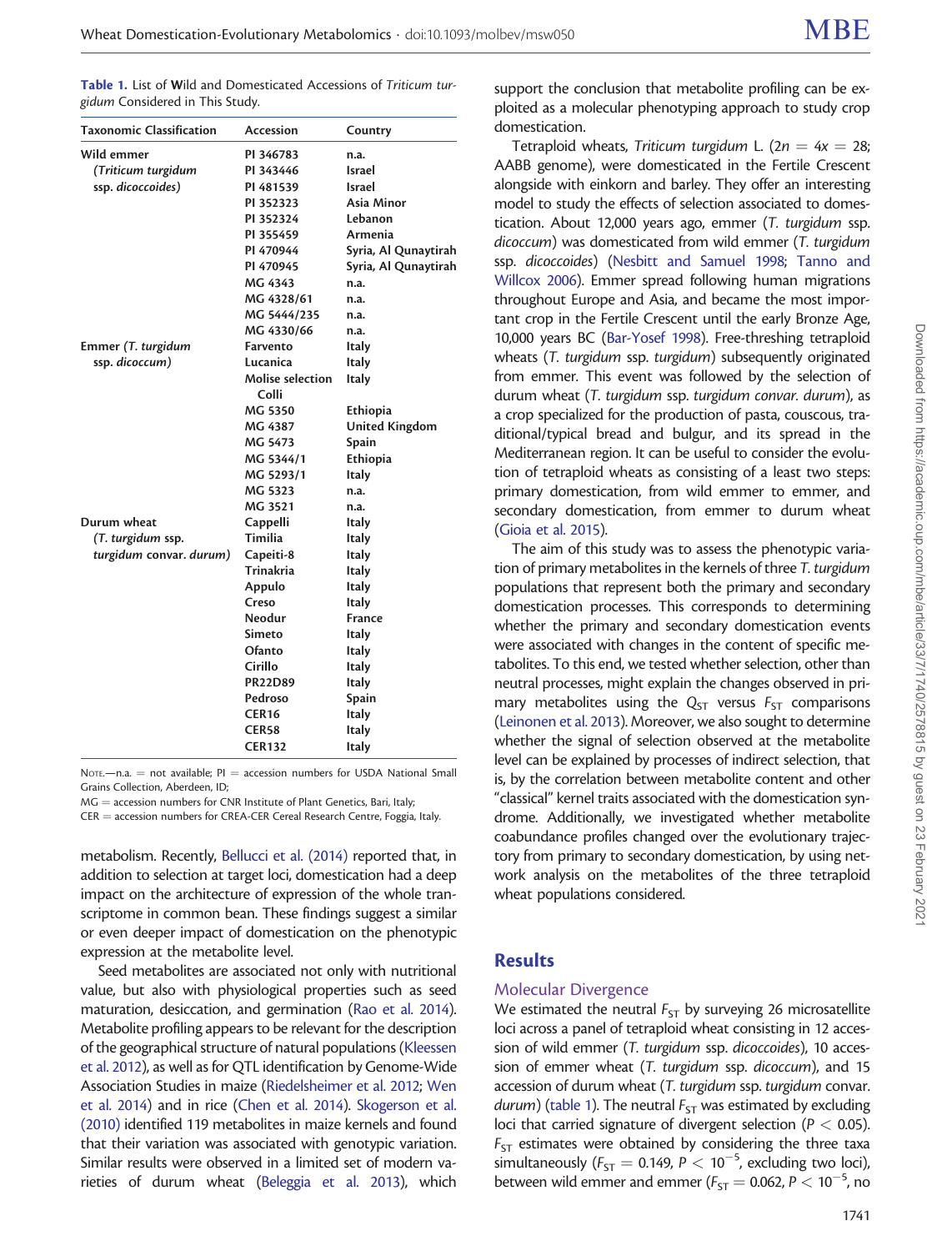<span id="page-2-0"></span>Table 2. Mean Metabolite Level Detected in Different Tetraploid Wheat Taxa, with Hereditability and  $Q_{ST}$  Estimates.

| No.          | Metabolite                                         | Level (µg/g dry weight) |                           |                          | Range             | Heritability <sup>2</sup> (h) | $Q_{ST}$ |
|--------------|----------------------------------------------------|-------------------------|---------------------------|--------------------------|-------------------|-------------------------------|----------|
|              |                                                    | Wild emmer <sup>a</sup> | <b>Emmer</b> <sup>a</sup> | Durum wheat <sup>a</sup> |                   |                               |          |
|              | Amino acids $(\times 10^3)$                        | 2.154a                  | 2.038a                    | 1.560a                   | $0.498 - 4.779$   | 0.99                          | 0.15     |
|              | Organic acids $(\times 10^3)$                      | 2.227a                  | 2.288a                    | 2.073a                   | $1.144 - 3.904$   | 0.92                          | 0.06     |
|              | Polyols                                            | 155.685 a               | 136.703 a                 | 128.470 a                | 68.951-411.151    | 0.97                          | 0.09     |
|              | Sugars $(\times 10^3)$                             | 86.825 a                | 96.495 a                  | 87.261 a                 | 66.540-106.600    | 0.66                          | 0.00     |
|              | Saturated fatty acids ( $\times$ 10 <sup>3</sup> ) | 1.686a                  | 0.991 b                   | 1.029 b                  | $0.651 - 3.499$   | 0.75                          | 0.41     |
|              | Unsaturated fatty acids $(\times 10^3)$            | 6.401a                  | 3.422 b                   | 2.541 b                  | 1.791-15.031      | $0.79*$                       | $0.51*$  |
|              | <b>Fatty alcohols</b>                              | 4.841 a                 | 3.153a                    | 4.995 a                  | $0.149 - 12.861$  | 0.91                          | 0.00     |
|              | Tocopherols                                        | 18.830 a                | 18.015 a                  | 15.501 a                 | 11.124-27.399     | 0.41                          | 0.22     |
|              | Phytosterols                                       | 506.740 a               | 452.748 a                 | 442.054 a                | 356.352-683.84    | 0.70                          | 0.25     |
| 1            | <b>Alanine</b>                                     | 93.53a                  | 89.56 a                   | 7.32 b                   | 0.0126-233.907    | $1.00*$                       | $0.55*$  |
| $\mathbf{2}$ | Valine                                             | 41.64a                  | 55.42 a                   | 9.07 <sub>b</sub>        | $0.047 - 91.834$  | $0.99**$                      | $0.66**$ |
| 3            | Leucine                                            | 23.61 a                 | 30.07 a                   | 10.40 b                  | $0.099 - 51.538$  | 0.98                          | 0.46     |
| 4            | Proline                                            | 76.53 a                 | 69.02 a                   | 30.20 a                  | 0.036-362.162     | 1.00                          | 0.15     |
| 5            | Isoleucine                                         | 2.124 ab                | 8.640 a                   | 0.612 b                  | $0.002 - 38.413$  | 0.99                          | 0.26     |
| 6            | Glycine                                            | 45.594 a                | 40.911 a                  | 34.365 a                 | 15.887-110.764    | 0.98                          | 0.12     |
| 7            | <b>Serine</b>                                      | 30.563 ab               | 41.764 a                  | 22.743 b                 | 11.093-80.087     | 0.97                          | 0.35     |
| 8            | <b>Threonine</b>                                   | 25.834 ab               | 29.272 a                  | 17.876 b                 | 9.338-50.665      | 0.98                          | 0.31     |
| 9            | $\beta$ -Alanine                                   | 0.157a                  | 1.211a                    | 0.134a                   | $0 - 8.288$       | 1.00                          | 0.15     |
| 10           | Asparagine                                         | 682.269 a               | 665.774 a                 | 605.207 a                | 123.393-1,626.143 | 0.98                          | 0.04     |
| 11           | Arginine                                           | 0.042a                  | 0.290a                    | 0.036a                   | $0 - 2.477$       | 0.99                          | 0.14     |
| 12           | Aspartic acid                                      | 329.798 a               | 372.715 a                 | 405.380 a                | 123.024-803.541   | 0.98                          | 0.00     |
| 13           | Glutamic acid                                      | 661.924 a               | 570.462 a                 | 468.735 a                | 130.246-1,792.413 | 0.99                          | 0.13     |
| 14           | y-Aminobutiric acid                                | 32.905 ab               | 71.490 a                  | 28.601 b                 | $0.081 - 199.878$ | 0.99                          | 0.27     |
| 15           | Malic acid $(\times 10^3)$                         | 1.402a                  | 1.373a                    | 1.410a                   | $0.688 - 2.439$   | 0.91                          | 0.00     |
| 16           | Citric acid                                        | 478.164 a               | 484.869 a                 | 486.390 a                | 224.592-1,091.296 | 0.89                          | 0.00     |
| 17           | Quinic acid                                        | 4.214a                  | 6.423a                    | 0.941a                   | $0 - 29.071$      | 1.00                          | 0.17     |
| 18           | Gluconic acid                                      | 342.400 a               | 373.813 a                 | 209.886 a                | 1.003-1,074.836   | 0.99                          | 0.16     |
| 19           | Sorbitol/galactitol                                | 61.050 a                | 52.426 a                  | 46.313 a                 | 10.227-338.772    | 0.99                          | 0.04     |
| 20           | Myo-linositol                                      | 87.362 a                | 86.367 a                  | 86.451 a                 | 52.678-131.536    | 0.89                          | 0.01     |
| 21           | Arabinose                                          | 8.488 a                 | 8.470 a                   | 9.508a                   | 0.035-29.289      | 0.99                          | 0.02     |
| 22           | Fructose                                           | 978.644 b               | 1,527.779 a               | 805.612 b                | 460.547-2,198.266 | $0.96*$                       | $0.57*$  |
| 23           | Glucose                                            | 797.125 ab              | 1,060.501 a               | 625.652 b                | 424.344-1,628.938 | 0.64                          | 0.50     |
| 24           | Sucrose $(\times 10^3)$                            | 30.388 a                | 30.226 a                  | 30.263 a                 | 24.189-44.493     | 0.80                          | 0.01     |
| 25           | Maltose $(\times 10^3)$                            | 4.189 b                 | 4.108 b                   | 5.450 a                  | 2.654-7.759       | 0.96                          | 0.31     |
| 26           | Raffinose $(\times 10^3)$                          | 53.260 a                | 57.363 a                  | 49.307 a                 | 26.022-68.533     | 0.80                          | 0.00     |
| 27           | Myristic acid                                      | 18.511 a                | 23.512 a                  | 14.159 a                 | 11.794-79.954     | 0.38                          | 0.00     |
| 28           | Pentadecanoic acid                                 | 6.659a                  | 7.124a                    | 6.519a                   | 4.533-27.352      | 0.50                          | 0.00     |
| 29           | Palmitic acid $(\times 10^3)$                      | 1.509a                  | 0.861 b                   | 0.897 b                  | $0.546 - 3.179$   | 0.76                          | 0.42     |
| 30           | Margaric acid                                      | 5.836 a                 | 4.059a                    | 4.209 a                  | 2.843-11.532      | 0.72                          | 0.29     |
| 31           | Stearic acid                                       | 88.572 a                | 69.011 a                  | 68.277 a                 | 50.068-167.587    | 0.67                          | 0.27     |
| 32           | Arachidic acid                                     | 12.164 a                | 6.605 b                   | 4.338 b                  | $0.637 - 26.032$  | $0.81*$                       | $0.53*$  |
| 33           | Behenic acid                                       | 19.393 a                | 12.438 b                  | 10.150 b                 | 2.046–33.803      | 0.73                          | 0.50     |
| 34           | Lignoceric acid                                    | 24.745 a                | 18.853 b                  | 17.753 b                 | 14.047-39.677     | 0.69                          | 0.38     |
| 35           | Palmitoleic acid                                   | 10.324 a                | 6.723 ab                  | 3.999 b                  | $0.657 - 23.2$    | 0.72                          | 0.35     |
| 36           | Linoleic acid $(\times 10^3)$                      | 4.857 a                 | 2.649 <sub>b</sub>        | 1.989 b                  | $1.223 - 11.002$  | $0.80*$                       | $0.52*$  |
| 37           | Oleic acid $(\times 10^3)$                         | 1.432a                  | 0.728 b                   | 0.526b                   | $0.341 - 3.779$   | 0.76                          | 0.46     |
| 38           | Gondoic acid                                       | 97.377 a                | 40.371 b                  | 23.037 b                 | 3.973-238.384     | $0.78*$                       | $0.56*$  |
| 39           | Stearyl alcohol                                    | 1.071a                  | 0.269a                    | 0.754a                   | $0.012 - 3.915$   | 0.88                          | 0.00     |
| 40           | Palmityl alcohol                                   | 0.135a                  | 0.146a                    | 0.489a                   | $0.005 - 5.728$   | 0.90                          | 0.07     |
| 41           | Heneicosyl alcohol                                 | 0.276a                  | 0.346a                    | 0.418a                   | $0.004 - 9.381$   | 0.96                          | 0.00     |
| 42           | Lignoceryl alcohol                                 | 2.453a                  | 1.725 ab                  | 1.502 b                  | $0.158 - 4.595$   | 0.81                          | 0.33     |
| 43           | Ceryl alcohol                                      | 0.390a                  | 1.771a                    | 0.993a                   | $0.005 - 9.014$   | 0.97                          | 0.13     |
| 44           | 1-Heptacosanol                                     | 0.139a                  | 0.134a                    | 0.074a                   | $0.001 - 4.031$   | 0.94                          | 0.00     |
| 45           | Montanyl alcohol                                   | 0.022 ab                | 0.322a                    | 0.018 b                  | $0 - 1.338$       | 0.95                          | 0.28     |
| 46           | x-Tocopherol                                       | 11.234 a                | 11.276 a                  | 11.343 a                 | 7.34-16.204       | 0.29                          | 0.00     |
| 47           | $\beta$ -Tocopherol                                | 7.216 a                 | 6.753a                    | 4.423 b                  | 2.765-12.176      | 0.66                          | 0.37     |
| 48           | Campsterol                                         | 167.606 a               | 151.943 a                 | 152.854 a                | 107.308-238.318   | $0.70\,$                      | 0.13     |
| 49           | Stigmasterol                                       | 21.188 a                | 20.645 a                  | 20.326 a                 | 12.664-66.48      | 0.85                          | 0.02     |
| 50           | $\beta$ -Sitosterol                                | 299.080 a               | 267.341 ab                | 255.826 b                | 220.422-373.998   | 0.71                          | 0.32     |
| 51           | Stigmastanol                                       | 15.784 a                | 14.346 a                  | 14.381 a                 | 10.279-22.676     | 0.70                          | 0.13     |

NOTE.—Different letters in the same row indicate significant differences (Tukey tests;  $P < 0.05$ ).

 $\mathrm{``Wild\ emmer}=$  Triticum turgidum L. ssp. dicoccoides; emmer  $=$  T. turgidum ssp. dicoccum; durum wheat  $=$  T. turgidum ssp. turgidum convar. durum.<br> $^{2*}$ P  $\leq$  0.05; \*\*P  $\leq$  0.01.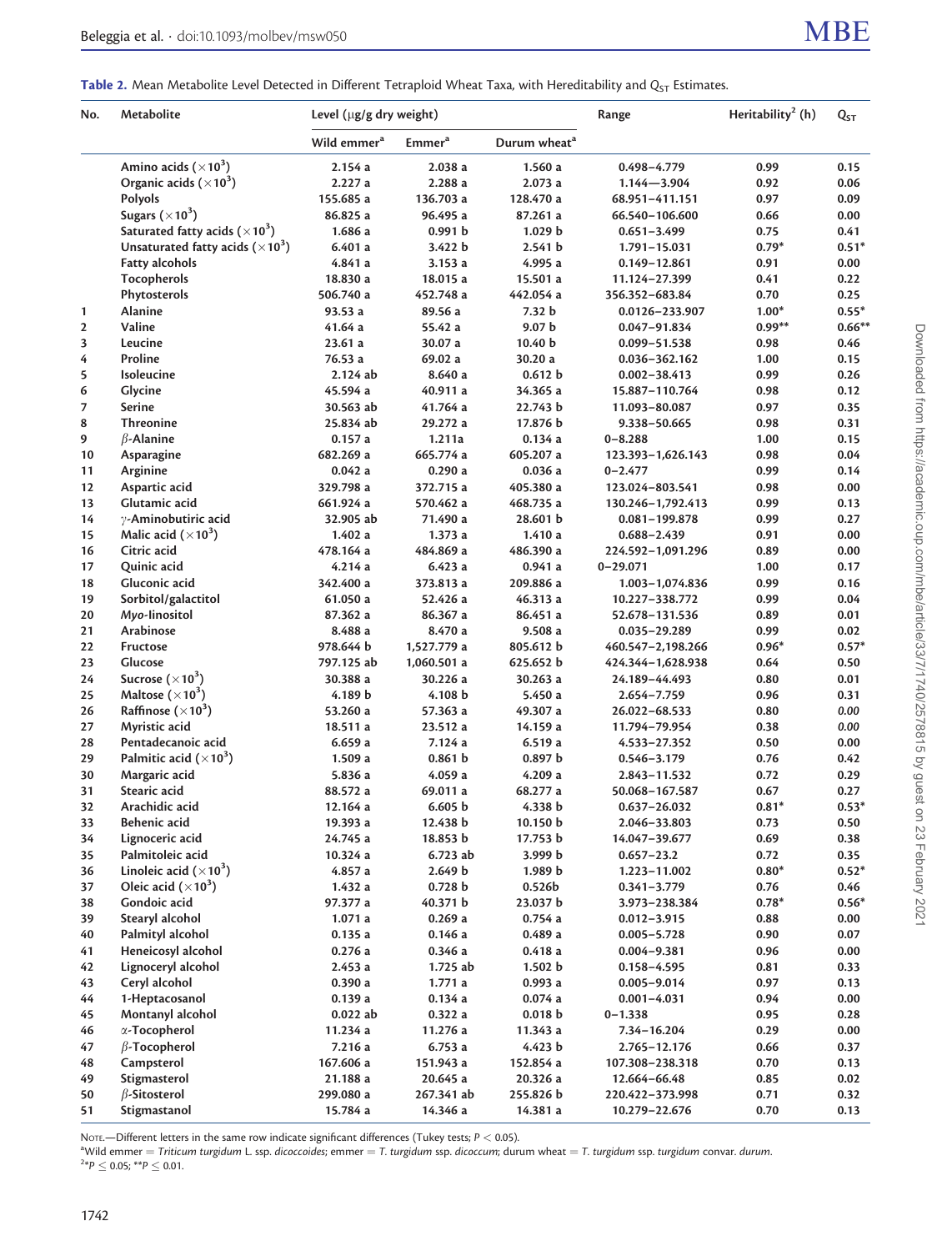<span id="page-3-0"></span>

FIG. 1.  $Q_{ST}$  distribution associated with the evolutionary steps wild emmer versus emmer (primary domestication) and emmer versus durum wheat (secondary domestication).

loci were excluded) and between emmer and durum wheat  $(F_{ST} = 0.185, P < 10^{-5}$ , excluding one locus).

#### Metabolite Profiling

In the whole set of tetraploid wheats, in total were detected 51 polar and nonpolar metabolites from 9 compound classes: amino acids, organic acids, polyols, sugars, saturated fatty acids (SFAs), unsaturated fatty acids (UFAs), fatty alcohols, tocopherols, and phytosterols and the metabolite data are available on Dryad Digital Repository DOI:10.5061/dryad.12s8s. Metabolite levels within each taxon, their heritabilities, and the estimates of metabolic divergence among the taxa are reported in [table 2.](#page-2-0) Twenty-nine metabolites were common to all studied lines and 13 were shared among taxa, but not among all of the lines of the same taxon. In total, 42 metabolites out of 51 (82.4%) were shared by the 3 taxa. Absence of 17.6% of the metabolites from specific lines can be due either to a state of silencing of some metabolic steps or to the detection limit of the profiling methods. Based on the Tukey's test for each of the nine compound classes, wild emmer and emmer were significantly different in the mean level of SFAs and UFAs. No significant differences were detected between emmer and durum wheat. For individual metabolites, wild emmer was different from emmer in eight cases corresponding to seven fatty acids and to fructose. Emmer differed from durum wheat in the mean level of 12

metabolites (i.e., 7 amino acids, 3 sugars and montanyl alcohol,  $\beta$ -tocopherol), all present with smaller contents in the second. In contrast, the content of maltose was significantly higher in durum wheat [\(table 2\)](#page-2-0).

Heritability  $(h^2)$  was high for all classes of compounds, ranging from 0.41 for tocopherols to 0.99 for amino acids [\(table 2](#page-2-0)). In addition, the heritability for single metabolite ranged from 0.29 for  $\alpha$ -tocopherol to  $\sim$  1 for alanine, proline, and quinic acid. Based on the coefficient of additive genetic variation [\(Houle 1992;](#page-13-0) [Hansen et al. 2011\)](#page-13-0), the measured metabolites were highly correlated between wild emmer and emmer ( $r = 0.539$ ,  $P < 0.0001$ ). This was not the case for emmer versus durum wheat ( $r = -0.140$ ,  $P = 0.326$ ), nor for wild emmer versus durum wheat ( $r = -0.081$ ,  $P = 0.572$ ). More specifically, with regard to the coefficient of additive genetic variation in single metabolites, durum wheat showed larger differences in comparison with wild emmer and emmer [\(supplementary table S1](http://mbe.oxfordjournals.org/lookup/suppl/doi:10.1093/molbev/msw050/-/DC1), [Supplementary Material online](http://mbe.oxfordjournals.org/lookup/suppl/doi:10.1093/molbev/msw050/-/DC1)).

For each metabolite, the level of divergence  $(Q_{ST})$  was calculated (see Materials and Methods; fig. 1) to determine whether selection (not only neutral processes) has been at least partially responsible for the observed differences among taxa. For 25 metabolites the observed  $Q<sub>ST</sub>$  was higher than expected under neutrality. Specifically, the strongest evidence for selection was found for 16 and 6 metabolites in the steps from wild to domesticated emmer and from emmer to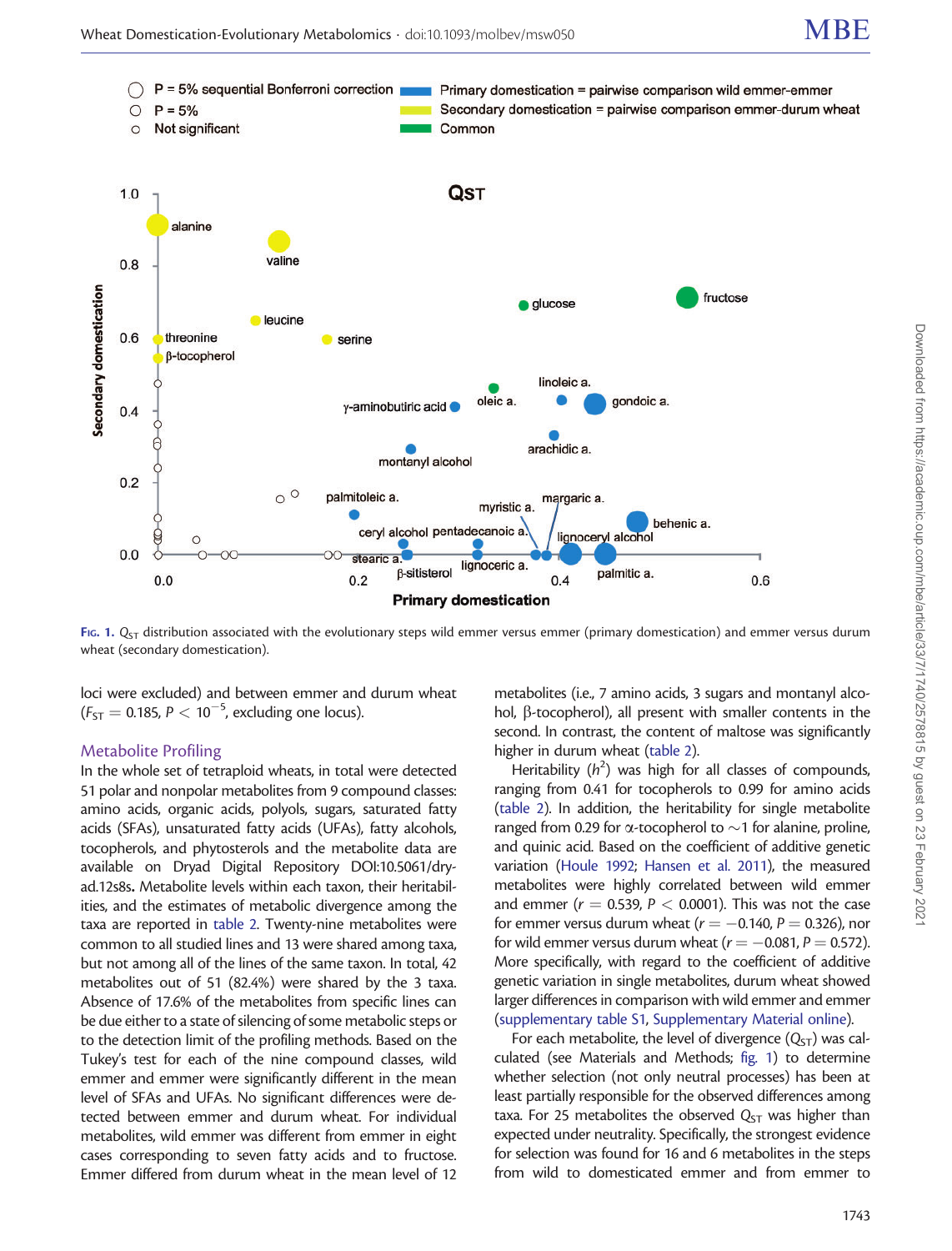Table 3.  $Q<sub>ST1</sub>$  Values Calculated for all Three Taxa, for Wild Emmer Versus Emmer, and for Emmer Versus Durum Wheat Comparisons.<sup>a</sup>

| Metabolite          | Q <sub>ST1</sub><br><b>All Three</b><br>Taxa | <b>Wild Emmer</b><br>vs. Emmer | Emmer vs.<br>Durum Wheat |
|---------------------|----------------------------------------------|--------------------------------|--------------------------|
| Organic acids       | 0.12                                         | 0.00                           | $0.57*$                  |
| Polyols             | 0.08                                         | 0.04                           | 0.00                     |
| <b>Sugars</b>       | 0.00                                         | 0.00                           | 0.00                     |
| Tocopherols         | 0.00                                         | 0.00                           | $0.68**$                 |
| Phytosterols        | 0.12                                         | 0.20                           | 0.32                     |
| <b>Alanine</b>      | $0.55*$                                      | 0.00                           | $0.91***$                |
| Leucine             | 0.42                                         | 0.11                           | $0.66**$                 |
| Proline             | 0.18                                         | 0.00                           | 0.37                     |
| Isoleucine          | 0.26                                         | 0.13                           | 0.38                     |
| Glycine             | 0.17                                         | 0.00                           | $0.53*$                  |
| Serine              | 0.36                                         | 0.13                           | $0.68***$                |
| <b>Threonine</b>    | 0.34                                         | 0.00                           | $0.61**$                 |
| $\beta$ -Alanine    | 0.14                                         | 0.12                           | 0.10                     |
| Aspartic acid       | 0.00                                         | 0.00                           | 0.04                     |
| Glutamic acid       | 0.15                                         | 0.00                           | 0.18                     |
| y-Aminobutiric acid | 0.26                                         | $0.25*$                        | 0.41                     |
| Citric acid         | 0.00                                         | 0.06                           | 0.00                     |
| Gluconic acid       | 0.19                                         | 0.00                           | 0.31                     |
| Sorbitol/galactitol | 0.00                                         | 0.00                           | 0.00                     |
| Myo-inositol        | 0.11                                         | $0.38**$                       | 0.00                     |
| Arabinose           | 0.00                                         | 0.00                           | 0.00                     |
| <b>Fructose</b>     | $0.62**$                                     | $0.53***$                      | $0.74***$                |
| Glucose             | $0.57*$                                      | $0.31**$                       | $0.82***$                |
| <b>Sucrose</b>      | 0.25                                         | $0.46***$                      | 0.00                     |
| Maltose             | 0.16                                         | 0.00                           | 0.32                     |
| Raffinose           | 0.00                                         | 0.00                           | 0.00                     |
| Myristic acid       | 0.00                                         | $0.37**$                       | 0.00                     |
| Pentadecanoic acid  | 0.00                                         | 0.19                           | 0.00                     |
| Stearyl alcohol     | 0.01                                         | 0.00                           | 0.00                     |
| Palmityl alcohol    | 0.00                                         | 0.00                           | 0.00                     |
| 1-Heptacosanol      | 0.00                                         | n.d.                           | 0.00                     |
| Montanyl alcohol    | 0.26                                         | 0.16                           | 0.29                     |
| α-Tocopherol        | 0.00                                         | 0.00                           | $0.93***$                |
| $\beta$ -Tocopherol | 0.11                                         | 0.00                           | $0.54*$                  |
| Campsterol          | 0.11                                         | 0.17                           | 0.00                     |
| Stigmasterol        | 0.00                                         | 0.00                           | 0.00                     |
| $\beta$ -Sitosterol | 0.16                                         | $0.24*$                        | $0.49*$                  |
| Stigmastanol        | 0.08                                         | 0.13                           | 0.00                     |

 $^{\text{a}}$ Wild emmer  $=$  Triticum turgidum L. ssp. dicoccoides; emmer  $=$  T. turgidum ssp. dicoccum; durum wheat  $=$  T. turgidum ssp. turgidum convar. durum. n.d., not detected.

 $\overline{P} \le 0.05;$  \*\* $P \le 0.01;$  \*\*\* $P \le 0.001.$ 

durum wheat, respectively ( $P < 0.05$ ). Moreover, the evidence for selection was found in both steps for 3 metabolites. With the exception of  $\gamma$ -aminobutyric acid (GABA), the metabolites that significantly varied when comparing wild emmer versus emmer were mainly those of the nonpolar fraction, and in particular all of the SFAs, most of the UFAs, three fatty alcohols, and  $\beta$ -sitosterol. Thirteen of these metabolites showed a decrease from wild emmer to emmer, with the exception of GABA as well as ceryl and montanyl alcohols. On the other hand, the metabolites for which the  $Q_{ST}$  was significant in the emmer versus durum wheat comparison were principally the amino acids and  $\beta$ -tocopherol, which showed a significant decrease ([table 2](#page-2-0)). Finally, the metabolites for which  $Q_{ST}$  was significant in both comparisons were glucose, fructose, and oleic acid. Although for oleic acid a decrease was noted during both evolutionary steps, the two

sugars increased from wild emmer to emmer and then decreased to durum wheat [\(table 2\)](#page-2-0). Following the application of the sequential Bonferroni correction, seven metabolites showed a signature of selection: five during the transition from wild emmer to emmer (i.e., fructose, gondoic acid, behenic acid, palmitic acid, lignoceryl alcohol) and two during the step from emmer to durum wheat (i.e., alanine and valine; [fig. 1](#page-3-0)). With the exception of lignoceryl alcohol, all these metabolites showed significant differences between taxa (Tukey–Kramer tests; [table 2](#page-2-0)).

It is possible that variations in the metabolite levels between taxa could be driven by correlations with other classical kernel phenotypic traits that were under selection during domestication [\(Golan et al. 2015](#page-13-0)). To distinguish such clearly indirect effects, seven kernel traits have been considered: 1,000 kernel weight (KW); protein content (pc); embryo weight (EW); seed weight without embryo (i.e., endosperm weight, ENW); embryo weight/total seed weight ratio (EW/ TW); endosperm weight/total seed weight ratio (ENW/TW); and endosperm weight/embryo weight (ENW/EW). The seven traits were strongly correlated among each other (data not shown) and a principal component (PC) analysis indicates that the three PCs can effectively summarize the information carried by the seven variables explaining the 98.99% of the total variance [\(supplementary table S2,](http://mbe.oxfordjournals.org/lookup/suppl/doi:10.1093/molbev/msw050/-/DC1) [Supplementary Material online\)](http://mbe.oxfordjournals.org/lookup/suppl/doi:10.1093/molbev/msw050/-/DC1). The first, PC1, is highly correlated with three original variables that mainly describe the size of the embryo relative to that of the seed; the second, PC2, is correlated with embryo and seed weights, while the third, PC3, mainly describes the seed pc [\(supplementary table](http://mbe.oxfordjournals.org/lookup/suppl/doi:10.1093/molbev/msw050/-/DC1) [S2](http://mbe.oxfordjournals.org/lookup/suppl/doi:10.1093/molbev/msw050/-/DC1), [Supplementary Material online](http://mbe.oxfordjournals.org/lookup/suppl/doi:10.1093/molbev/msw050/-/DC1)).

We next treated PC1–3 as new (latent) covariates (LC1–3) and determined their correlation to the content of each metabolite. We found that the metabolite contents were often strongly correlated with the LCs, particularly with embryo size and pc [\(supplementary table S3](http://mbe.oxfordjournals.org/lookup/suppl/doi:10.1093/molbev/msw050/-/DC1), [Supplementary Material on](http://mbe.oxfordjournals.org/lookup/suppl/doi:10.1093/molbev/msw050/-/DC1) [line\)](http://mbe.oxfordjournals.org/lookup/suppl/doi:10.1093/molbev/msw050/-/DC1). Based on analysis of covariance (ANCOVA), the metabolites were categorized into two groups: those with a nonsignificant and those with a significant interaction between LCs and taxa, denoted by nsINT and sINT. We then tested if the two groups of metabolites show difference with respect to the number of metabolites with significant or nonsignificant  $Q_{ST}$ . For the comparison of wild emmer versus emmer, the number of metabolites with significant  $Q_{ST}$  was statistically higher in the sINT than the nsINT group (Fisher exact test: two-tailed,  $P = 0.0053$ ; [supplementary fig. S1](http://mbe.oxfordjournals.org/lookup/suppl/doi:10.1093/molbev/msw050/-/DC1), [Supplementary](http://mbe.oxfordjournals.org/lookup/suppl/doi:10.1093/molbev/msw050/-/DC1) [Material online\)](http://mbe.oxfordjournals.org/lookup/suppl/doi:10.1093/molbev/msw050/-/DC1). Although this was not true for the comparison of emmer versus durum wheat ( $P = 0.4619$ ), it held for the comparison of wild emmer versus durum wheat ( $P =$ 0.0097). The differences for the mean  $Q_{ST}$  followed the same pattern, with P values of 0.0053, 0.6040, and 0.0008 for three contrasts, respectively. The estimates for  $Q_{ST}$  upon correcting for indirect effects of LCs (henceforth  $Q_{ST1}$ ) were obtained by repeating the ANCOVA for the metabolites for which the interactions with the three LCs were not significant, thus allowing to obtain the "corrected" between and within taxa variance components to determine the  $Q<sub>ST1</sub>$  values (table 3). When the three taxa were considered simultaneously, the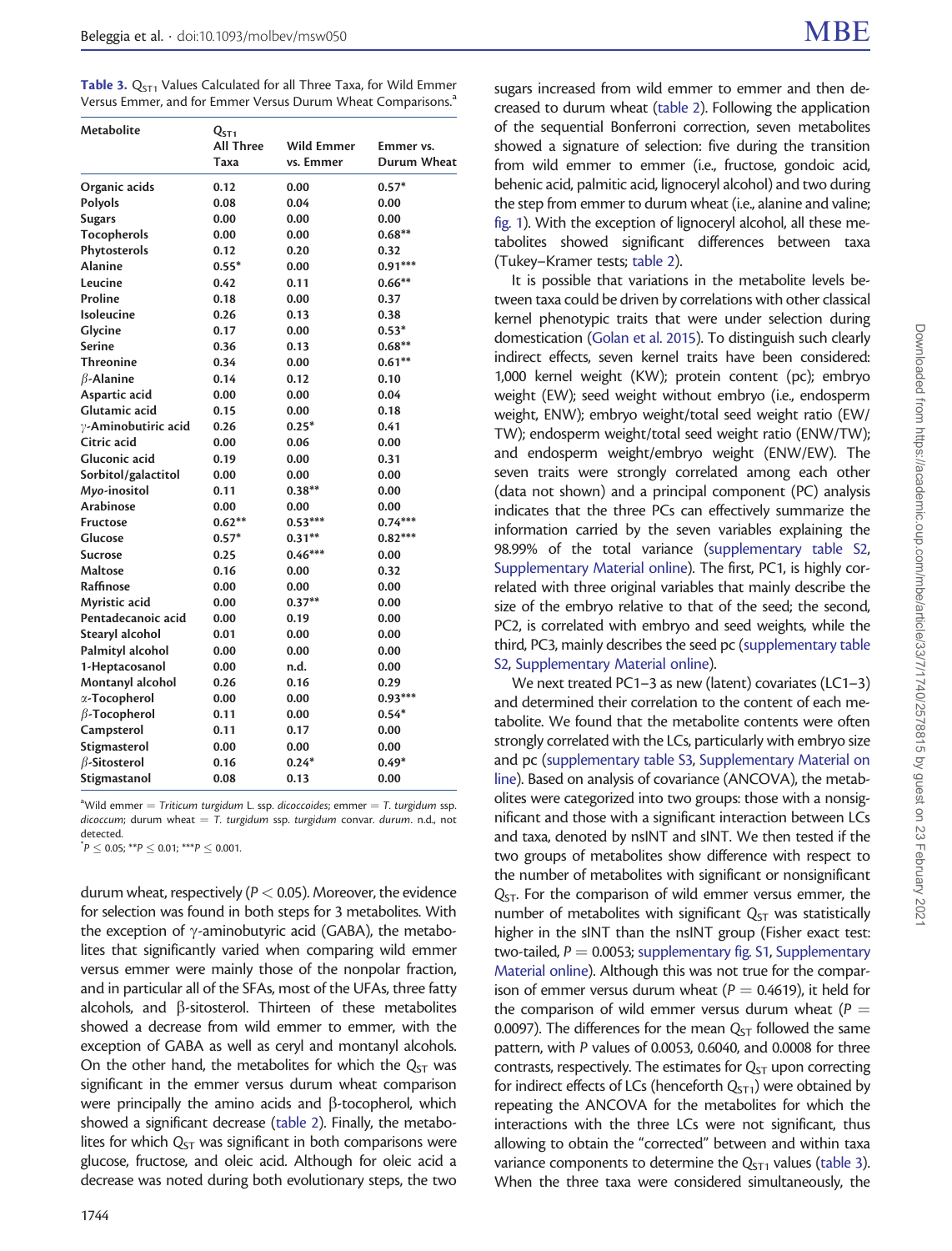| Taxon          | <b>Partial Correlation</b> |                        | Comparison                    | <b>Shared Partial Correlation</b> |                |                         |          | Nonshared<br><b>Partial Correlation</b>                  | Ratio                    |                                                |
|----------------|----------------------------|------------------------|-------------------------------|-----------------------------------|----------------|-------------------------|----------|----------------------------------------------------------|--------------------------|------------------------------------------------|
|                | Positive<br>(n)            | <b>Negative</b><br>(n) |                               | Positive<br>(n)                   | (n)            | $(r)$ among<br>Positive | Negative | Negative Correlation Positive to Negative to<br>Positive | Positive<br>and Negative | Shared/<br>Nonshared<br>Partial<br>Correlation |
| Wild<br>emmer  | 333                        | 47                     | Wild emmer vs.<br>emmer       | 165                               | 6              | $0.47*$                 | 25       | 19                                                       | 153                      | 1.12                                           |
| Emmer          | 317                        | 74                     | Emmer vs.<br>durum wheat      | 155                               | $\overline{2}$ | 0.29                    | 41       | 17                                                       | 136                      | 1.15                                           |
| Durum<br>wheat | 439                        | 45                     | Wild emmer vs.<br>durum wheat | 191                               | $\overline{2}$ | $0.31*$                 | 27       | 18                                                       | 247                      | 0.78                                           |

Table 4. Comparisons among the Three Taxa of Partial Correlations (FDR  $=$  5%) among Metabolite Levels.

 $\bm{p} = 0.05$ .

 $Q<sub>ST1</sub>[]]$  values were significant only for alanine, fructose, and glucose; moreover, for the two sugars the correction with the covariates produced a larger value compared with the respective  $Q_{ST}$ . Based on  $Q_{ST1}$ , only seven metabolites were significantly affected by selection in the step wild emmer versus emmer, three of which were previously identified as significantly changed based on  $Q_{ST}$  (i.e., GABA, myristic acid,  $\beta$ sitosterol). Moreover, upon correcting for indirect effects of LCs, we found evidence for selection (based on the corrected  $Q<sub>ST</sub>$ ) for ten metabolites in the step emmer versus durum wheat; for seven of these (i.e., alanine, leucine, serine, threonine, fructose, glucose,  $\beta$ -tocopherol) we also found evidence for selection based on the  $Q_{ST}$ . All the fatty alcohols and the UFAs (i.e., oleic, linoleic) were no longer significant once covariates were considered. For fructose, glucose, and  $\beta$ -sitosterol, we found evidence for selection based on both  $Q_{ST}$  and  $Q<sub>ST1</sub>$  measures.

# Comparative Analysis of Partial Correlations between Metabolic Profiles across Taxa

Having analyzed the difference in metabolite contents between taxa upon correction for the LCs, we next investigated the extent of difference between partial correlations controlling for the LCs (referred to correlations, see Materials and Methods) in the three wheat populations. We found that the number of significant positive correlations is at least 4-fold greater than the number of significant negative correlations in each taxon (table 4). Durum wheat had the largest number of significant positive correlations, followed by wild emmer and emmer; this ordering of taxa was reversed when inspecting the number of negative correlations (table 4).

A correlation found in one taxon may not have the same magnitude and sign in the others. Therefore, we inspected the number of shared positive partial correlations and the correspondence of their values (see Materials and Methods section for definition). We observed that the number of metabolite pairs that were positively correlated in emmer and durum wheat was smallest in comparison with the other two contrasts (table 4). However, although wild emmer and durum wheat shared the largest number of positive correlations, the correspondence of their values was significantly ( $P < 0.05$ ) smaller than in the case of wild emmer and emmer. The largest number of shared partial correlations that switched

from positive to negative value was observed for the comparison emmer versus durum wheat, and minor differences among taxa were observed when considering the number of correlations that switched from negative to positive value. Taking into account the number of nonshared partial correlations between pairs of taxa, durum wheat was closer to emmer than to wild emmer. Based on the ratio between the shared and nonshared partial correlations, wild emmer and durum wheat appeared as the two most divergent taxa.

This correlation-based analysis indicates that a large fraction of correlations are taxa specific, despite the finding of shared partial correlations; moreover, a fraction of changes in sign of significant partial correlations supports the claim for large rewiring of the underlying regulatory and metabolic networks. The data also indicate that the step leading from domesticated emmer to durum wheat might have had a greater impact on metabolism compared with the process responsible for the evolution from wild to domesticated emmer. Moreover, the observed difference in metabolic restructuring between the two domestication events is in line with our findings based on the coefficient of additive genetic variation, above. This is supported by the smallest number of shared correlations, lack of correspondence between the values of the shared correlations, and the largest number of correlations which change sign between emmer and durum wheat.

#### Network Analysis

The correlation structure among the content of metabolites in each of the three taxa can be represented by a network. The nodes in this network denote metabolites and the edges stand for the presence of significant partial correlations between pairs of metabolites [\(fig. 2](#page-6-0)). A change in a metabolite content is then expected to propagate across the network edges and cause alterations in the contents in the rest of the metabolites. The effect on such changes can be summarized by the centrality of a metabolite (i.e., a node) in the network. Therefore, in the following, we determine the centralities of metabolites in each taxon-specific network, and compare them between the taxa.

We investigated five classical measures of node centrality, namely, the degree, eigenvalue centrality, node betweeness, node closeness, and node subgraph centrality [\(Toubiana et al.](#page-13-0) [2013\)](#page-13-0) at false discovery rate of 5% for the creation of the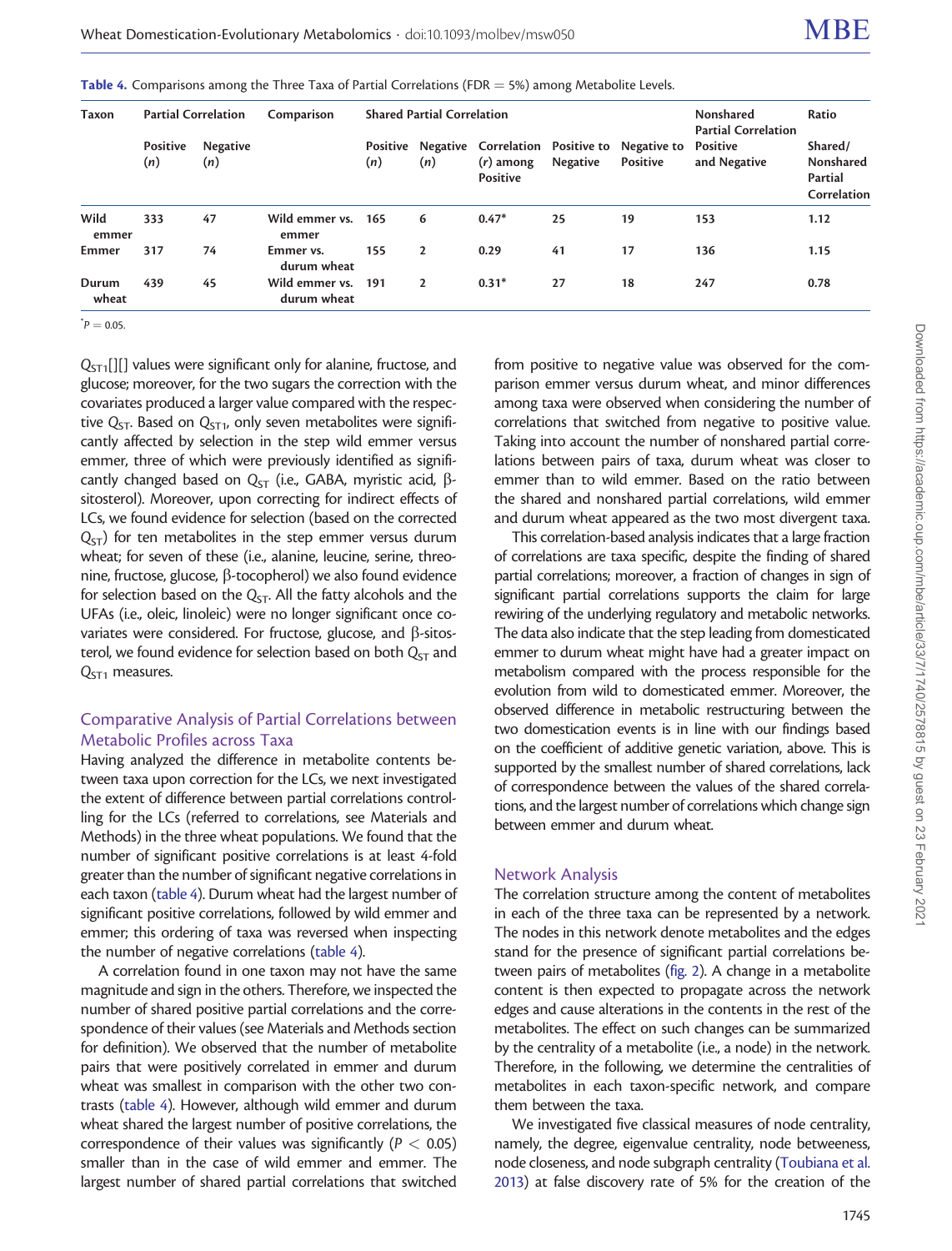<span id="page-6-0"></span>

FIG. 2. Metabolite partial correlation networks for wild emmer (A), emmer (B), and durum wheat (C). Squares denote isolated nodes (i.e., metabolites which are not involved in any significant correlation). The compound classes are denoted in colors indicated in the legend. The nodes are numbered, and the corresponding names can be found in table 2.

Table 5. Comparisons among Metabolite Correlation Networks (FDR  $=$  %).

| Comparison                 | Node Degree | Node Eigenvalue | <b>Betweeness</b> | <b>Closeness</b> | <b>Subgraph Centrality</b> |
|----------------------------|-------------|-----------------|-------------------|------------------|----------------------------|
| Wild emmer vs. emmer       | $0.61*$     | 0.49            | $-0.13$           | $0.80*$          | $0.60*$                    |
| Emmer vs. durum wheat      | $0.49*$     | 0.37            | 0.03              | $0.67*$          | 0.32                       |
| Wild emmer vs. durum wheat | $0.59*$     | $0.61*$         | 0.37              | $0.85*$          | $0.46*$                    |

NOTE.—For each of the five centrality measures, the Pearson correlation (r) between the three possible pairs of the Triticum taxa are reported.  $p = 0.05$ 

network edges. The degree of a node is determined by the number of edges incident on it. The eigenvalue centrality is based on the idea that a node is more central if its neighbors (i.e., nodes directly accessible via an edge) are central. A node is considered more central according to the betweenness centrality if a larger fraction of shortest paths for any pairs of nodes pass through it. By the closeness centrality, a node is more central if it has smaller total distance (i.e. , length of shortest paths) to all other nodes in the network. Finally, a node is deemed central based on the subgraph centrality if it participates in a larger number of closed loops [\(Estrada and](#page-12-0) [Rodriguez-Velazquez 2005](#page-12-0)).

We found that the centralities were more conserved between wild emmer and emmer than between emmer and durum wheat (table 5). This is consistent across four of the five centrality measures (i.e., degree, closeness, subgraph centrality, and, to a lesser extent, eigenvalue centrality). Therefore, we conclude that the restructuring of the networks appears more profound for the step leading to durum wheat from emmer. This is in line with the conclusions drawn by the correlation-based analysis and the coefficient of additive genetic variation. However, in contrast to some of the findings from the previous analyses, the network centrality measures of durum wheat tended to be more concordant to those of wild emmer than of emmer.

We also wanted to know whether the ranking of metabolites based on the absolute values of the differences between their centralities corresponded to the rank based on their  $Q_{ST}$ 

values [\(table 6](#page-7-0)). We found stronger concordance for wild emmer versus emmer; this was particularly the case when all isolated nodes (i.e., nodes of degree zero) were excluded from the analysis. The notable differences in the centralities reflect changes in metabolic regulation or differences in metabolic pathways. The same analysis was conducted by excluding or considering only metabolites with significant LCs  $\times$ species interactions [\(supplementary table S4](http://mbe.oxfordjournals.org/lookup/suppl/doi:10.1093/molbev/msw050/-/DC1), [Supplementary](http://mbe.oxfordjournals.org/lookup/suppl/doi:10.1093/molbev/msw050/-/DC1) [Material online\)](http://mbe.oxfordjournals.org/lookup/suppl/doi:10.1093/molbev/msw050/-/DC1). Upon excluding metabolites with significant interactions, a significant correlation was observed between subgraph centralities and  $Q_{ST}$  for emmer versus durum wheat, and for wild emmer versus emmer in the second case.

Finally, we ranked the metabolites in each network based on their participation in taxon-specific correlations. These taxon-specific correlations and respective metabolites can be regarded as the metabolomics "barcode" of each taxon. The lowest number of taxon-specific significant correlations was observed for wild emmer (63), followed by emmer (80) and durum wheat (161). The number of metabolites involved in taxon-specific correlations differed between the taxa: 40 in durum and 31 and 34 respectively in emmer and wild emmer. We observed that palmitoleic acid, lignoceric acid, and maltose were involved in 37.3% of the correlations specific to wild emmer. Moreover, neither palmitoleic acid nor lignoceric acid was involved in taxon-specific correlations in emmer [\(fig. 3\)](#page-8-0). For this taxon, stearic and arachidic acids were involved 22.5% of taxon-specific correlations. In durum wheat, behenic and gondoic acids and palmityl and stearyl alcohols accounted for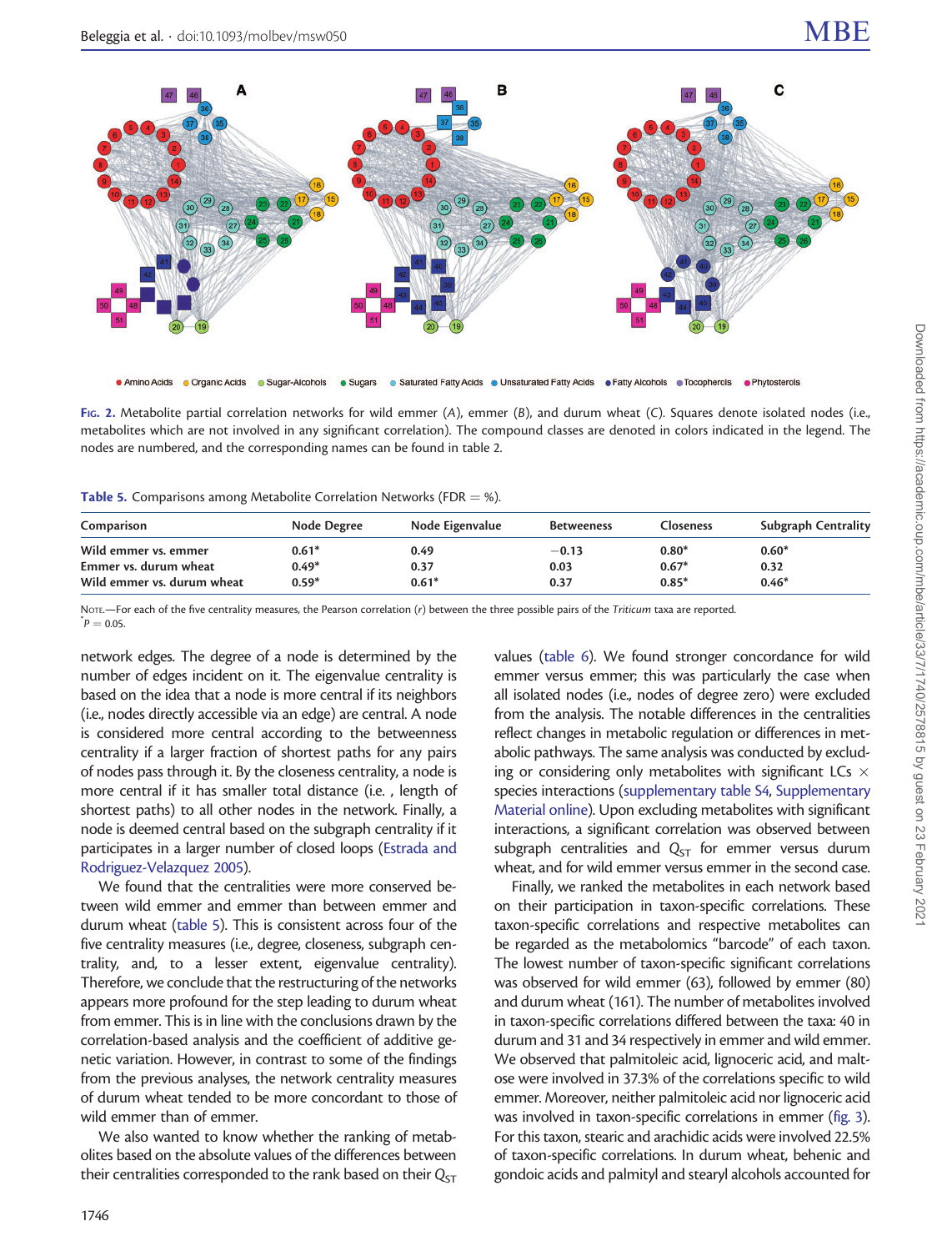| $Q_{ST}$ Concordance | Domestication (Pearson's Correlation Coefficient) |                                                 |                                                        |  |  |  |  |
|----------------------|---------------------------------------------------|-------------------------------------------------|--------------------------------------------------------|--|--|--|--|
|                      | Primary<br>Wild emmer/emmer s.s. $=$ 49 (37)      | Secondary<br>Emmer/durum wheat s.s. $=$ 51 (40) | <b>Both</b><br>Wild emmer/durum wheat s.s. $=$ 48 (38) |  |  |  |  |
| Degree               | $0.329* (0.410*)$                                 | $0.031(-0.092)$                                 | 0.217(0.222)                                           |  |  |  |  |
| Eigenvalue           | $0.336*(0.412*)$                                  | $0.075(-0.081)$                                 | 0.178(0.174)                                           |  |  |  |  |
| <b>Betweenness</b>   | 0.238(0.276)                                      | $0.031(-0.117)$                                 | $0.422**$ (0.456**)                                    |  |  |  |  |
| <b>Closeness</b>     | $0.259(0.389*)$                                   | $0.156(-0.106)$                                 | 0.049(0.005)                                           |  |  |  |  |
| Subgraph             | $-0.274(-0.428**)$                                | $0.356*(0.270)$                                 | $0.035(-0.34)$                                         |  |  |  |  |

<span id="page-7-0"></span>Table 6. Correlations between  $Q_{ST}$  and Differences of Node Centrality Measures of Degree, Eigenvalue, Betweenness, Closeness, and Subgraph.

NOTE.—Concordance between variables is supported by significant Pearson correlation coefficient. Statistics are calculated both considering all detectable metabolites and excluding those metabolites that were isolated in the pair of networks being compared (reported in brackets). s.s. = sample size.  $*P < 0.05$ ;  $*P < .01$ .

34.5% of the taxon-specific correlations. None of these metabolites were involved in the taxon-specific correlations of wild emmer and emmer. When considering the two evolutionary steps separately, in wild emmer versus emmer the compounds showing the strongest changes in terms of taxon-specific correlations were stearic, palmitoleic, and lignoceric acids (all three with significant  $Q_{ST}$ ; [fig. 1\)](#page-3-0). Considering emmer versus durum wheat, the metabolites with the strongest change were stearyl alcohol and stearic, gondoic, and behenic acids. None of these had significant  $Q_{ST}$ for emmer versus durum wheat during secondary domestication, but the three acids showed significant  $Q_{ST}$  for wild emmer versus emmer.

## **Discussion**

The phenotypic variation for kernel metabolite composition has been characterized by comparing significant steps of tetraploid wheat taxa evolution, during and after domestication. We identified significant changes among compound classes and single metabolites and associated the observed changes with selection during domestication by explicitly testing hypotheses using  $Q_{ST}$  versus  $F_{ST}$  comparisons. To make claims about a role of selection in choosing diversity, appropriate tests of neutrality or direct measures of fitness are needed. Moreover, changes in kernel metabolite composition may also be attributed to correlations with plant and organ traits associated to domestication. In this respect, our results show that selection signatures concerning metabolic changes were, at least in some cases, independent from the variations at morpho-agronomic traits related to the domestication syndrome. This suggests that domestication and breeding have an unexpectedly large genetic basis. Moreover, our metabolomics data support the genome-wide effects of domestication identified using genome scans for signatures of selection in maize and common bean [\(Wright et al. 2005;](#page-13-0) [Yamasaki](#page-13-0) [et al. 2005;](#page-13-0) [Hufford et al. 2012;](#page-13-0) [Bellucci et al. 2014\)](#page-12-0). Furthermore, although genomic scans cannot distinguish between selection and hitchhiking, testing directly the neutral distribution of phenotypic variation is less likely to be influenced by the reduced recombination at linked loci.

Even if we cannot estimate the number of loci involved in the observed metabolic changes, the relatively high number of metabolic features associated with the domestication of tetraploid wheats provides stronger support for models of domestications based on a relatively long transition from the cultivation of wild plants to the complete transition to domesticated crop [\(Gepts 2014](#page-13-0)). In addition, the correlation network analysis indicated that domestication and breeding have reshaped the metabolite coabundance patterns, as previously observed for transcriptomic data in common bean [\(Bellucci et al. 2014\)](#page-12-0) and maize ([Swanson-Wagner et al. 2012\)](#page-13-0). Taken together, these results could explain the complex segregation observed in populations derived from hybridization between modern varieties and exotic germplasm, along with the difficulty to use in modern breeding wild relatives and landraces.

Here we report strong divergence among the three groups of tetraploid wheats, particularly for the amino acids alanine and valine and for the UFAs as a whole, with the largest effects for gondoic, linoleic, and arachidic acids. Altogether, it appears that the emergence of emmer mainly impacted the metabolism of the SFAs and UFAs, while the changes leading to durum wheat largely concerned amino acid metabolism. The possibility that the processes of domestication of tetraploid wheats have induced significant changes at the metabolomic level, and in particular that they might have affected amino acid and fatty acid biosyntheses, has been suggested for several crop species. Screens for signatures of selection conducted at genomic levels have identified genes that underlie subtle phenotypic changes, such as those supporting metabolic shifts. Such methods applied to the domestication process do not require any a priori assumption concerning the traits that were subject to selection.

In a seminal study, [Wright et al. \(2005\)](#page-13-0) compared the sequence diversity between inbred maize and teosinte at 774 genes to determine the consequences of the domestication processes. The top 4% of genes that were identified as candidates under selection during domestication were enriched in functions related to amino acid biosynthesis. This was further confirmed by [Yamasaki et al. \(2005\)](#page-13-0) with very high statistical support based on 1,200 maize genes. More recently, genome-wide resequencing of 75 wild, landrace, and improved maize lines ([Hufford et al. 2012](#page-13-0)) identified genes with signals of selection stronger than those shown to control major morphological changes; in addition, several of these candidates are involved in nitrogen metabolism, like those encoding glutamine synthetase and nitrate reductase. In Heliantuhus annuus, a survey with 492 microsatellite loci derived from Expressed Sequence Tags of a large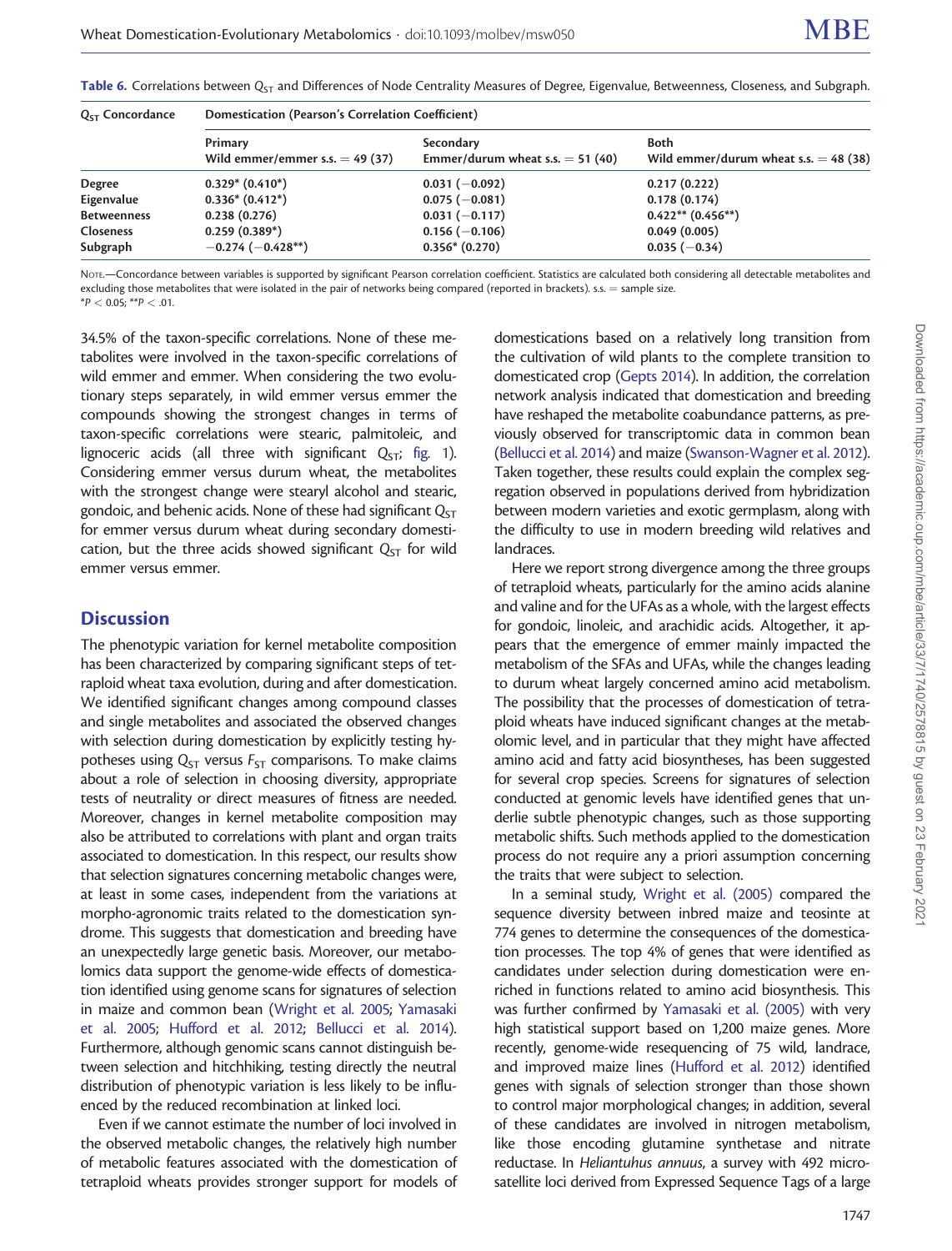<span id="page-8-0"></span>

wild emmer vs emmer emmer vs durum wheat

FIG. 3. Changes in the numbers of taxon-specific correlations during primary domestication and secondary domestication. The changes are shown only for metabolites which are involved in taxon-specific network from at least one taxon. The bars indicate the sums of the taxon-specific correlations in the compared networks (blue for wild emmer vs. emmer, yellow for emmer vs. durum wheat). Dashed vertical lines denote twice the value of the mean number of taxonspecific correlations for the respective domestication event.

panel of wild accessions, landraces, and improved lines allowed the identification of genes under selection involved in amino acid synthesis and protein catabolism [\(Chapman](#page-12-0) [et al. 2008](#page-12-0)).

[Bellucci et al. \(2014\)](#page-12-0) considered the consequences of the domestication process of Phaseolus vulgaris, using RNAseq analysis; three genes were identified as having key roles in carbon/nitrogen interactions. In maize, the reshaping of the transcriptome during domestication includes a significant overrepresentation of genes related to amino acid salvage and the biosynthesis of the sulfur-containing amino acids [\(Swanson-Wagner et al. 2012\)](#page-13-0).

The data provided here together with those from genomic scans for selection signatures suggest that, in several crops, selection acting on components of amino acid metabolism can lead to convergent phenotypic changes participating to the domestication syndrome. This is also coherent with the observation that improved growth due to heterosis may be due to changes in protein metabolism [\(Goff 2011](#page-13-0)).

We speculate that the selection for nutritional quality together with the selection for adaptation to a new agro-ecosystem characterized by a greater provision of nitrogen have acted as major factors dictating the need of change. In durum wheat, an important trait is gluten quality, which is mostly determined by the protein composition of the kernel. As shown by [Laid](#page-13-0)ò [et al. \(2013](#page-13-0), [2014](#page-13-0)), the evolution of durum wheat has been associated with selection for protein composition, in particular with a strong reduction in glutenin diversity, the most important fraction responsible for gluten quality.

UFAs have exhibited a strong reduction across the step from wild emmer to emmer, and a further reduction in durum wheat. It can be hypothesized that during domestication these changes were associated with a genetic variation at a key step in UFA metabolism, as also suggested by the comparisons of the corresponding networks. In an analysis of several legume species, an undirected change in the content of fatty acids was found, showing an increase in some species and a decrease in others following domestication [\(Fern](#page-13-0)á[ndez-](#page-13-0)[Mar](#page-13-0)í[n et al. 2014](#page-13-0)). These authors argued that part of the detected changes might have made membranes less prone to oxidation and speculate that this modification was driven by selection for seed storability. Consistent with this hypothesis, in our experiment the reduction of UFAs was stronger than that for SFAs, which resulted in a decreasing UFA/SFA ratio. The step from wild emmer to emmer reduced the UFA/ SFA ration by  $\sim$ 9%, a third of the effect for the step emmer versus durum wheat ( $\sim$ 28%). It should be noted that a high UFA/SFA ratio in the human diet helps in the prevention of cardiovascular diseases ([Mozaffarian and Wu 2011](#page-13-0)). Thus, our results indicating a reduction of the UFA/SFA ratio may suggest that not necessarily all of the metabolic variations that occurred during domestication have proceeded toward an amelioration of the nutritional quality. This is likely due to the observation that yield-related traits were given priority during the domestication process. Indeed, the reduction in fatty acids might have favored increased grain yield, as noted in an oat selection experiment [\(Holland et al. 2001\)](#page-13-0), or higher kernel and flour conservation [\(Kopfler et al. 2012\)](#page-13-0). Moreover, fatty acid composition affects seed odor and flavor because specific fatty acids have different susceptibilities to peroxidation leading to rancidity. Interestingly, the decrease in poly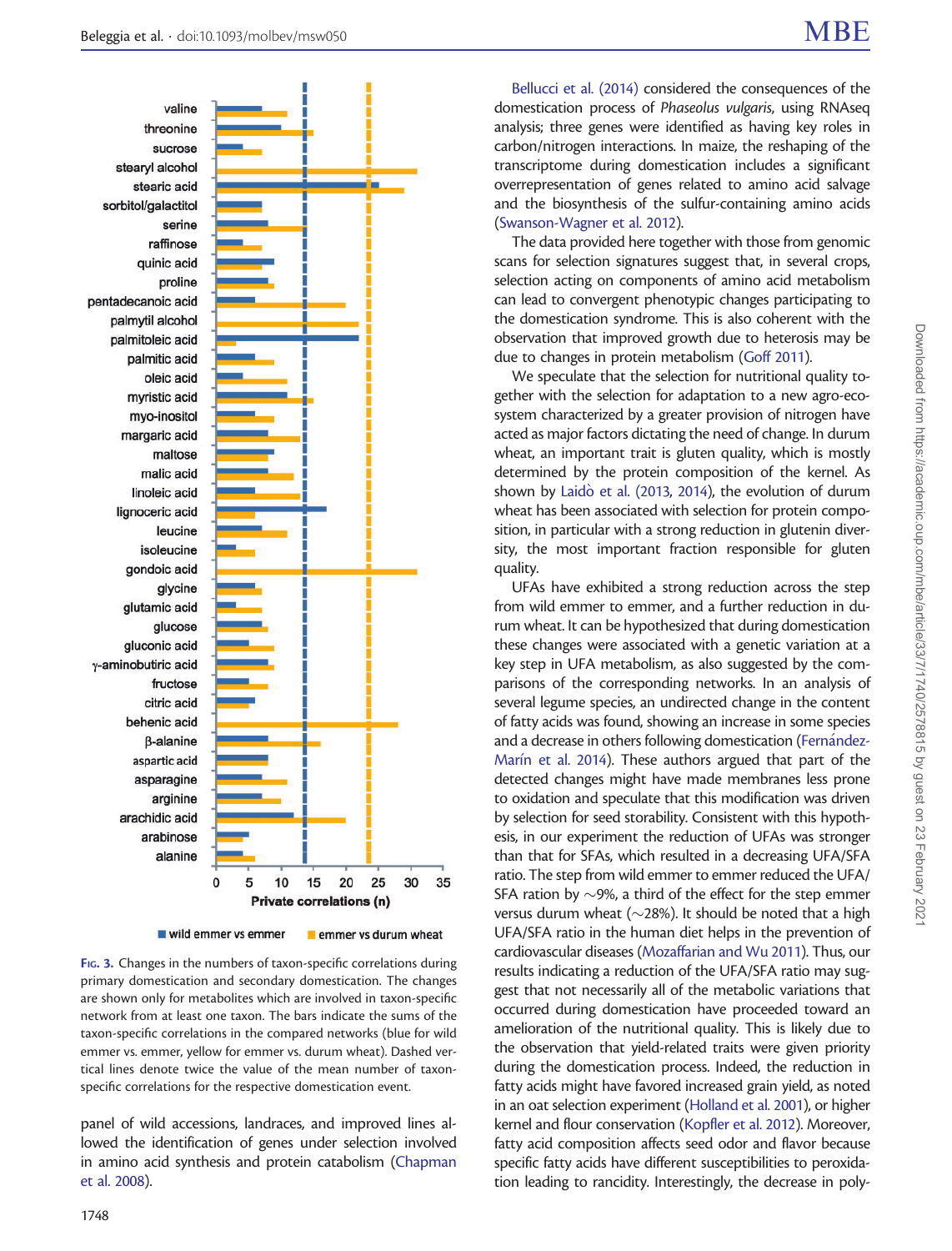UFAs, those most susceptible to oxidation, accompanied do-mestication of grain legumes [\(Fern](#page-13-0)á[ndez-Mar](#page-13-0)ín et al. 2014). In this regard, it is interesting to note that linoleic acid, the only poly-UFA detected, was under selection based on  $Q_{ST}$ .

The correlation-based network analyses indicate that selection might have modified the metabolic structure in different pathways, but also during different evolutionary steps of tetraploid wheats. The present analysis supports a restructuring of the associations between measured metabolites more evident for the step emmer versus durum wheat of the domestication process.

We pointed out that there was concordance between the change in the node centrality between wild emmer and emmer and the values of  $Q_{ST}$  for this contrast. We also noted that the network analysis suggested that wild emmer is closer to durum wheat than to emmer with respect to their network centrality measures. The reason for this finding is that the centrality measures, as determined in our analysis, take into consideration only the network structure, but not the values for the correlations based on which the networks are established. This opens the possibility for future research in the direction of developing theoretical models for changes in correlation network structure due to domestication.

In conclusion, this study indicates that selection appears to have operated to modify the metabolomic profile of durum wheat during its evolution. Overall, this work provides additional support for domestication models that assume a relatively slow transition from the cultivation of wild plants to the development of fully domesticated crops. Indeed, the larger the number of independent traits that have been modified by selection, the longer the transition to fully domesticated crop. Our findings illustrate that selection supporting a change in metabolites content might have operated partly independently of variations at well-known morpho-agronomic traits associated with the domestication syndrome, and that the observed metabolomic changes might be a result of modifications both in the relationships between the metabolites (i.e., regulation and participation in metabolic pathways) and between metabolites and phenotypic traits. This study also illustrates that selection might have operated in different directions. Indeed, primary domestication mainly involved changes in fatty acid metabolism, while during secondary domestication changes were more evident for the metabolism of amino acids. It is speculated that such changes might be consequences of crop adaptation to the agro-ecosystem, probably in relation to agricultural practices. Finally, as selection seems to have supported, at least in the case of UFAs, the reduction of some nutritional and quality traits, most likely in the wild and exotic germplasm useful traits can be identified and further incorporated into modern elite varieties to improve specific traits.

## Materials and Methods

#### Plant Material

The tetraploid wheat (T. turgidum L.,  $2n = 4x = 28$ ; AABB genome) collection classified according to [van Slageren](#page-13-0) [\(1994\)](#page-13-0) consisted of 37 accessions of wild emmer, emmer,

and durum wheat as shown in [table 1](#page-1-0). The wild emmer and emmer wheat accessions were kindly provided by the National Small Grain Collection (Aberdeen, USA), John Innes Centre (Norwich, UK), the Institute of Crop Production, GeneBank Department (Czech Republic), and the CNR Institute of Plants Genetics (Bari, Italy). The durum wheat varieties represent a selection of Italian accessions (except "Neodur" and "Pedroso") that were collected by the CREA Cereal Research Centre (Foggia, Italy) and the Department of Environmental and Agro-Forestry Biology and Chemistry, University Aldo Moro (Bari, Italy). Twenty plants of each accession were sown at Valenzano (Bari, Italy), and a single plant that represented the prevalent biotype of the accession was selected and grown to maturity to produce self-seed. The collection was grown in the year 2009/2010 under a conventional farming system in Foggia (southern Italy). The kernels were obtained from a randomized field experiment with three replicates, with the exception of T. dicoccum MG4387 and T. dicoccoides MG4343, MG4328/61, PI343446, PI355459, and PI470945, for which only two replicates were available. The samples were collected at the 11.4 stage (ripe for cutting, straw dead) of the Feekes scale ([Feekes 1941](#page-12-0)).

#### Genotyping:DNA Extraction and SSR Analysis

To obtain a neutral benchmark for the genetic divergence among the three taxa and for each of the three possible pairs of contrasts, we conducted molecular marker assays with 26 microsatellite (SSR) loci. These loci were the same as those used to study the genetic diversity and population structure of a collection of tetraploid wheats (T. turgidum L.) ([Laid](#page-13-0)ò [et al. 2013](#page-13-0)). The leaf tissue of the plants that represented the prevalent biotypes of the accessions was used for DNA extraction, according to the protocol described by [Sharp et al.](#page-13-0) [\(1988\).](#page-13-0) The wheat collection was genotyped with 26 SSR markers selected from the durum wheat maps developed by the Cereal Research Centre of Foggia (Italy) and the Department of Environmental and Agro-Forestry Biology and Chemistry of Aldo Moro University (Bari, Italy). The selection of the SSR markers was carried out considering the following criteria: locus-specific amplification, low complexity, robust amplification, and good genome coverage (one maker for each chromosome arm).The wheat DNA samples were divided into three plates, in which two control DNA samples of known molecular weight were included, to correct possible electrophoretic migration differences between groups according to [Somers et al. \(2007\).](#page-13-0) Polymerase chain reaction (PCR) amplification was carried out in 15  $\mu$ L volumes containing 2 µL DNA ( $\approx$ 80 ng), 10  $\times$  PCR buffer (EuroClone),  $0.4 \mu$ M of each microsatellite primer (the forward primers were fluorescently labeled),  $1.5 \text{ mM}$  MgCl<sub>2</sub> (EuroClone), 0.2 mM of deoxynucleotide triphosphate (dNTP) mixture (Fermentas), and 1 U Taq DNA-polymerase (EuroClone). The PCR was carried out using a thermal cycler (BIO-RAD) as follows: 95  $\degree$ C for 3 min, followed by 35 cycles of PCR (94  $\degree$ C for 30 s, Ta specific for each primer for 30 s,  $72^{\circ}$ C for 1 min), and a final extension at 72  $\degree$ C for 10 min. The PCR products were detected by capillary electrophoresis using an ABI PRISM 3130 Analyser and analyzed using GeneMapper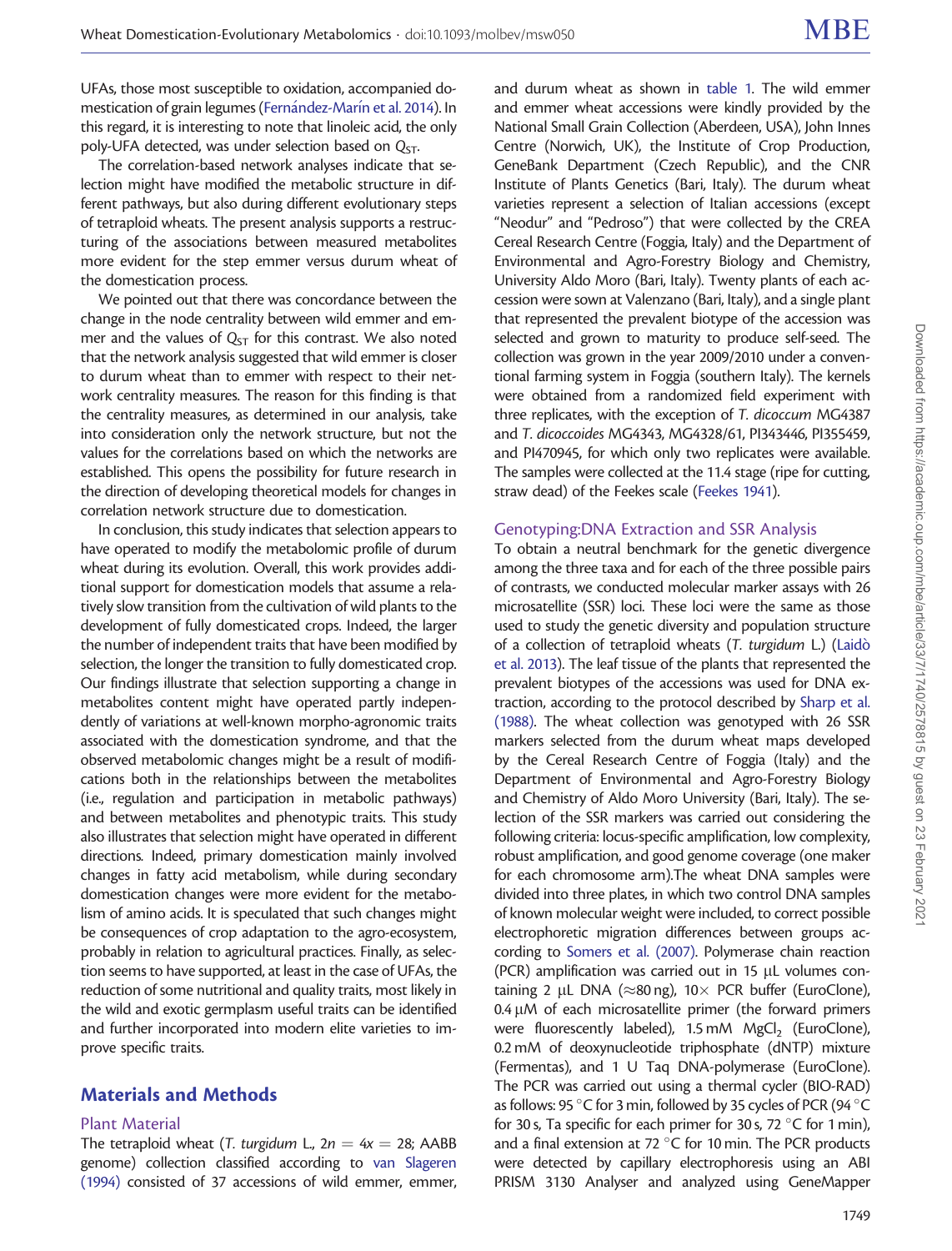version 4.0 genotyping software. The internal molecular weight standard was 500-ROX.

#### Metabolite Profiling

After collection, the samples were freeze dried, milled using a laboratory mill (Udy-Cyclone 1093 Foss Tecator), passed through a 0.5-mm sieve, and stored at  $-$  25  $^{\circ}$ C until analysis. The samples were analyzed within 3 months of the freeze drying. The extraction, derivatization, and analysis of these samples by gas chromatography–mass spectrometry (GC-MS) for the profiling of the polar and nonpolar metabolites were performed following protocols described previously ([Beleggia et al. 2013\)](#page-12-0) as part of the metabolomics platform of CRA-CER (Foggia). Briefly, 100-mg dry weight of each sample was extracted using a mixture of methanol, ultrapure water, and CHCl<sub>3</sub> (1:1:3  $v/v/v$ ). The samples were stored at 4 °C for 30 min, and then centrifuged at 4,000  $\times$  g for 10 min. Aliquots (50  $\mu$ l) of the polar and nonpolar phases (500  $\mu$ l) were dried in a Speed-vac for further analysis. The polar residues were redissolved and derivatized for 90 min at 37 $\degree$ C in methoxyamine hydrochloride in pyridine (70 µl; 20 µg/ml), followed by incubation with N-methyl-N-(trimethylsilyl)trifluoro-acetamide (MSTFA, 120  $\mu$ l) at 37 °C for 30 min. The nonpolar fraction was redissolved and derivatized for 30 min at 37 °C in MSTFA (70  $\mu$ l). The polar and nonpolar metabolites were analyzed using GC (Agilent 6890N; Agilent Technologies, USA) coupled with quadrupole MS (Agilent 5973; Agilent Technologies) ([Beleggia et al. 2013](#page-12-0)). The chromatograms and mass spectra were evaluated using the AMDIS program, while the GC-MS quantification was performed using a Chemstation program. The metabolites were identified by comparing the mass spectroscopy data with those of the NIST 2008 database and with a custom library obtained with reference compounds, while the absolute contents of the polar and nonpolar metabolites were determined by comparisons with standard calibration curves obtained in the ranges of 0.04–2.00 ng and 0.05–3.00 ng, respectively. For both polar and nonpolar profiling, the batches for analysis included 17 runs with 2 calibration standard mixes at the beginning and end of each batch. Before the GC-MS injection, the samples were randomized, with the instrumental performance monitored by internal standards added after the extractions. The standards and all of the chemicals used (HPLC grade) were from Sigma-Aldrich Chemical Co. (Deisenhofen, Germany), while MSTFA was from Fluka.

#### **Statistics**

#### Genotyping

To determine the levels of genetic divergence among the T. turgidum taxa, we calculated the  $F_{ST}$  statistics [\(Wright](#page-13-0) [1931\)](#page-13-0) adopting analysis of molecular variance [\(Excoffier](#page-12-0) [et al. 1992](#page-12-0)) and considering the individuals belonging to each taxon as a population. In this framework, the  $F_{ST}$  was calculated as  $\sigma_{\rm B}^2/\sigma_{\rm T}^2$ , where  $\sigma_{\rm B}^2$  is the (co)variance of the SSR allele frequencies between populations (taxa) and  $\sigma_{\textsf{T}}^2$  is the total variance (the sum of the between and within population [taxa][co]variance components,  $\sigma_W^2/\sigma_B^2$ ). The significance of  $F_{ST}$  was determined by permuting individuals across

populations ( $10^5$  randomizations) with the Arlequin version 3.5 software [\(Excoffier and Lischer 2010\)](#page-12-0).

We first calculated  $F_{ST}$  considering all of the 26 SSR loci. However, such estimates can be seen as the results of selective and nonselective (neutral) processes. To disentangle these effects, as far as possible, and to obtain estimates of the level of (putatively) neutral population divergence, we used a twostep approach: 1) We applied an  $F_{ST}$ -based outlier test of selection to identify loci that were putatively under selection, that is, with "too high" or "too low" observed  $F_{ST}$  values compared with the simulated neutral expectations; and (2) we discarded the outlier loci and we retained the putatively neutral SSR loci only. These two steps were reiterated until no SSR loci with signature of selection were detected. Estimates of "neutral"  $F_{ST}$  were then obtained considering the final "neutral data set." To detect signatures of selection, we adopted the FDIST approach [\(Beaumont and Nichols 1996;](#page-12-0) [Beaumont and Balding 2004](#page-12-0)), implemented in Arlequin version 3.5, with 10 $^6$  simulations. In particular, in this method, the distribution of  $F_{ST}$  across loci as a function of heterozygosity between populations is obtained by performing simulations under a finite-island model. The outlier loci were those present in the tails of the generated distribution.

#### Metabolite Profiling

For the statistical analyses here we considered as quantitative traits the total content of each of the 9 classes of metabolites: Amino acids, organic acids, polyols, sugars, SFAs, UFAs, fatty alcohols, tocopherols, and phytosterols, as given by the levels of each of the single 51 metabolites determined for these Triticum genotypes. Three biological and three analytical replicates of each genotype were considered. We processed the data using two different statistical models. First, we adopted the nested analysis of variance (NANOVA) using the REML procedure. For each quantitative trait (metabolite level), this analysis allowed partitioning of the total variance  $(\sigma_{\text{TP}}^2)$  into genetic variance components due to differences between taxa ( $\sigma_{\rm B}^2$ ), between genotypes within taxa ( $\sigma_{\rm W}^2$ ), and to error/environment (arising among individuals of the same genotype; that is, among the three replicates) ( $\sigma_e^2$ ). Error/ environmental variance  $(\sigma_e^2)$  was taken away from the total phenotypic variance  $(\sigma_{TP}^2 = \sigma_e^2 + \sigma_w^2 + \sigma_B^2)$  to determine the total genetic variance ( $\sigma_{TG}^2 = \sigma_{B}^2 + \sigma_{W}^2$ ). We then calculated the heritability of each quantitative (metabolite level) trait as  $h^2 = \sigma \frac{2}{T} \sigma_{\text{TP}}^2$ . However, it is possible that variations in the metabolite levels among these taxa were due to correlation with other phenotypic traits that were associated to selection during primary domestication and secondary domestication (e.g., to pleiotropic effects). For this reason, we studied the correlations between the metabolite levels and seven other seed traits that were putatively under selection during wheat evolution: EW, seed weight without embryo (indicated as ENW), EW/TW, 1,000 KW, ENW/TW, ENW/ EW, and pc. To obtain  $Q_{ST}$  estimates corrected as equalizing taxa for seed traits (henceforth:  $Q<sub>ST1</sub>$ ), we applied ANCOVA. If a covariate is highly related to another covariate (at a correlation of 0.5 or more), then it will not adjust the dependent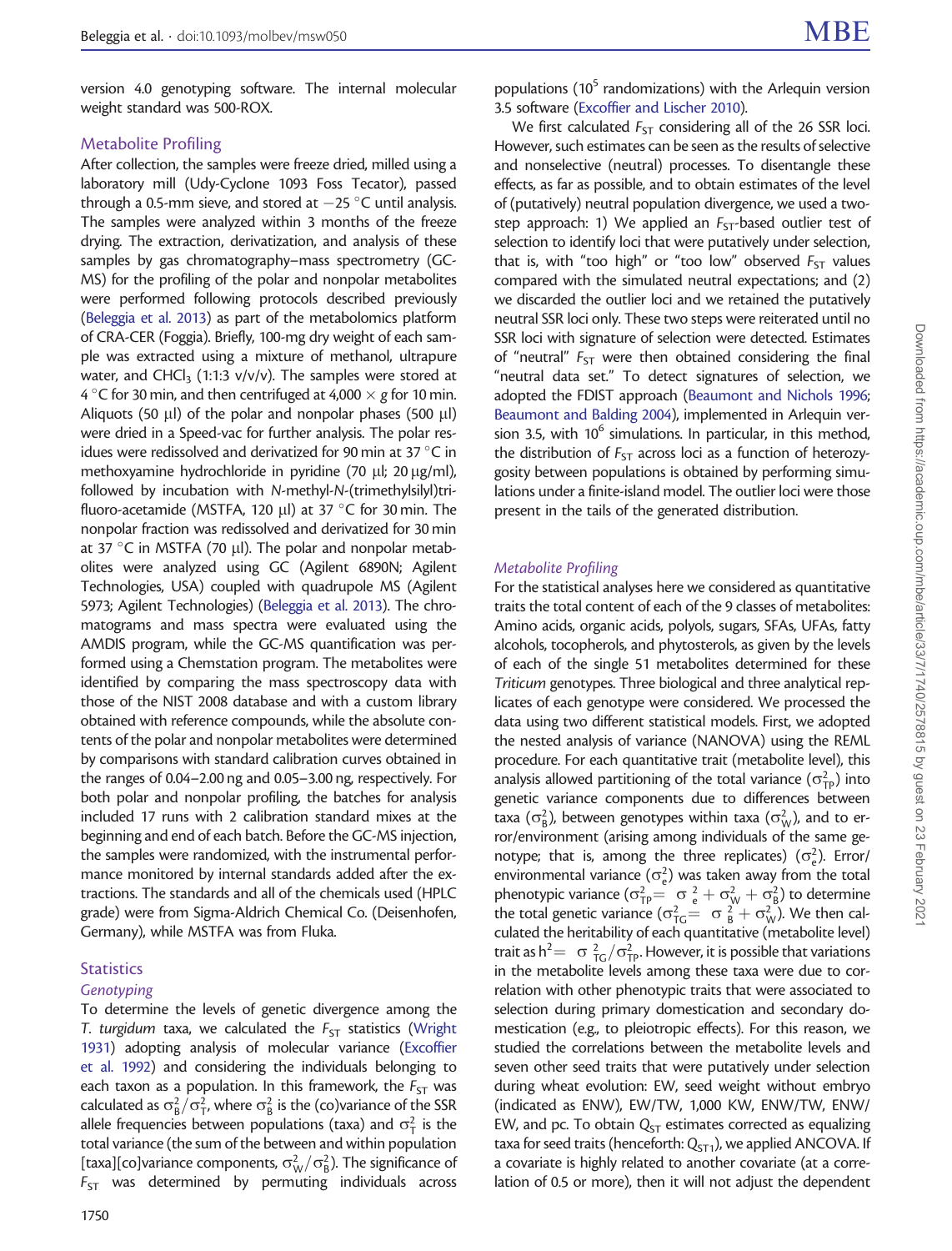variable over and above the other covariates. Thus, we reduced dimensionality of data by applying PC analysis. The seven original covariates can be summarized by three PCs (see Results) that we treated as LCs. First, for each metabolite, we fit the model including two main terms (taxa, genotypes within taxa), three covariates (LC1, LC2, LC3), and three interactions (LC1  $\times$  taxa, LC2  $\times$  taxa, LC3  $\times$  taxa). For each metabolite, we decided that when at least one of the covariate  $\times$  taxa interactions was significant, ANCOVA was not applicable; that is, the homogeneity of slopes cannot be assumed if interactions are significant, and ANCOVA cannot be used to "equalize" taxa for seed traits. For the metabolites for which all three interactions were not significant, we reran ANCOVA without entering interaction terms. In this case, we set taxa and genotypes within taxa as random factors and we calculated the corrected between and within taxa variance components using the REML procedure. These variances were then used to determine the  $Q<sub>ST1</sub>$  values. Thus, this analysis allowed the differences among taxa for the metabolite levels to be tested while factoring out differences for covariate variables; that is, as if the phenotypic traits have the same value for all three of the taxa. As we treated the three botanical taxa of T. turgidum as populations, for each quantitative trait the level of among-taxa divergence was estimated using the  $Q_{ST}$  statistic through equation (1) ([Bonnin](#page-12-0) [et al. 1996](#page-12-0)):

$$
Q_{ST} = (1 + F_{IS})\sigma_B^2/[(1 + F_{IS})\sigma_B^2 + 2 \sigma_W^2]
$$
 (1)

where  $\sigma_{\text{B}}^2$  is the between-taxa genetic variance component,  $\sigma_W^2$  is the within-taxa genetic variance component, and  $F_{15}$  is the inbreeding coefficient that measures the reduction in the heterozygosity observed within individuals relative to expectation assuming the Hardy–Weinberg equilibrium. It should be noted that with our design,  $\sigma^2_{\mathrm{W}}$  includes both additive and nonadditive components. Consideration of nonadditive gene actions appears to contribute to underestimation of  $Q_{ST}$ ([Whitlock 1999\)](#page-13-0). However, when the goal was to study diversifying selection, the test will remain conservative [\(Kronholm](#page-13-0) [et al. 2010](#page-13-0)).

Given the strict autogamy of T. turgidum ([Chabra and](#page-12-0) [Sethi 1991](#page-12-0); [Nevo 2011\)](#page-13-0) and the results of the analysis of polymorphism at 26 SSR loci where no heterozygotes were found (not shown), we posed  $F_{1S} = 1$ , giving equation (2) ([Bonnin et al. 1996](#page-12-0)):

$$
Q_{ST} = \sigma_B^2 / (\sigma_B^2 + \sigma_W^2)
$$
 (2)

Due to the use of two statistical models, we calculated two sets of  $Q_{ST}$  statistics, one named  $Q_{ST}$  (not using covariates) and the second  $Q<sub>ST1</sub>$  (using covariates). We obtained  $Q<sub>ST</sub>$  and  $Q<sub>ST1</sub>$ values to estimate the mean divergence among the three taxa, as also between the three possible pairs of taxa. These comparisons allowed disentangling the effects due to primary domestication (wild emmer vs. emmer) from those due to secondary domestication events (emmer vs. durum wheat). The comparison of wild emmer versus durum wheat represents the combination of these two effects. For metabolites and classes of compounds that were determined as

significantly different from the previous comparisons, mean differences for the taxa were tested using Tukey's tests. The two NANOVA models were investigated using the JMP software (SAS Institute Inc., version 8). To test the significance of the observed  $Q_{ST}$ , we used the method of [Whitlock and](#page-13-0) [Guillaume \(2009\)](#page-13-0). Instead of directly comparing estimates of  $Q_{ST}$  (the divergence for a quantitative trait) with estimates of  $F<sub>ST</sub>$  (the molecular divergence used as a neutral benchmark), this method compares the observed  $Q_{ST}$  with the null distribution of  $Q_{ST}$  expected for neutrally evolving traits. In particular, the method predicts the sample variance that would be expected from  $Q_{ST}$  of a neutral trait by simulating it with information on (neutral)  $F_{ST}$  and the within-population additive variance of the trait. Specifically, we followed these steps:

- (1) Determination of the expected among-population variance component  $E(\sigma_{\text{B}}^2)$  $\sigma(\sigma_{\rm B}^2)$  for a neutral trait, which is given by  $E\left(\sigma^2_{\rm B}\right)$ ponent  $E(\sigma_{\rm B}^2)$  for a neutral trait, where is<br>  $\sigma_{\rm B}^2 = 2F_{\rm ST}\sigma_W^2(1 - F_{\rm ST})$ , where in our case  $F_{ST}$  is the genetic divergence among taxa estimated using neutral SSR markers.
- (2) Provide parametric estimation of the sampling distribution of  $E(\sigma_{\rm B}^2)$  $(\sigma_{\rm B}^2)$  by multiplying  $E(\sigma_{\rm B}^2)$  $\bar{e}$  $\left(\sigma_{\rm B}^2\right)$  by a random number, drawn from a  $\chi^2$  distribution with two degrees of freedom [d.f.  $=$  3 (i.e., the number of taxa)  $-$ 1] ([Whitlock 2008](#page-13-0)).
- (3) Calculation of the expected  $Q_{ST}$  of a neutral trait using the measured within-population variation,  $\sigma_{\mathcal{W}}^2$ , and the expected among-population variation  $E\left(\sigma_{\text{B}}^2\right)$  $\epsilon$  ( $\sigma_{\rm B}^2$ ), following equation (2).

For each trait and for each comparison among taxa, we obtained the distribution of the test statistic  $Q_{ST} - F_{ST}$  from 500,000 repetitions. The resulting P-value was determined by observing the quantile of the simulated distribution that had more extreme values than the observed value. Finally, we divided the metabolites into two groups, those with significant  $Q_{ST}$  (s $Q_{ST}$ ) and those with not significant  $Q_{ST}$  (ns $Q_{ST}$ ). We also divided the metabolites into two groups based on the significance of the interactions species  $\times$  LCs, considering the three taxa simultaneously (sINT, nsINT). We then tested the associations between the significance of the  $Q_{ST}$  and the significance of the interactions species  $\times$  LCs, using contingency analysis and Fisher exact tests. We also tested the hypothesis that the sINT and nsINT groups differ for the mean  $Q<sub>ST</sub>$  level, using one-way ANOVA.

#### Correlation and Network Analysis

Here, we first determined the correlations based on the metabolite profiles from each of the three wheat populations. Prior to the analysis of correlations, the missing values for the contents of the measured metabolites and compound classes were imputed with a nonparametric approach based on random forest ([Stekhoven and Buehlmann 2012](#page-13-0)), which has been shown to outperform other approaches with respect to the imputation error ([Waljee et al. 2013](#page-13-0)). To this end, we used the R package missForest. Although analysis of the differential behaviors of the levels of the metabolites can indicate quantitative differences between the wheat species, this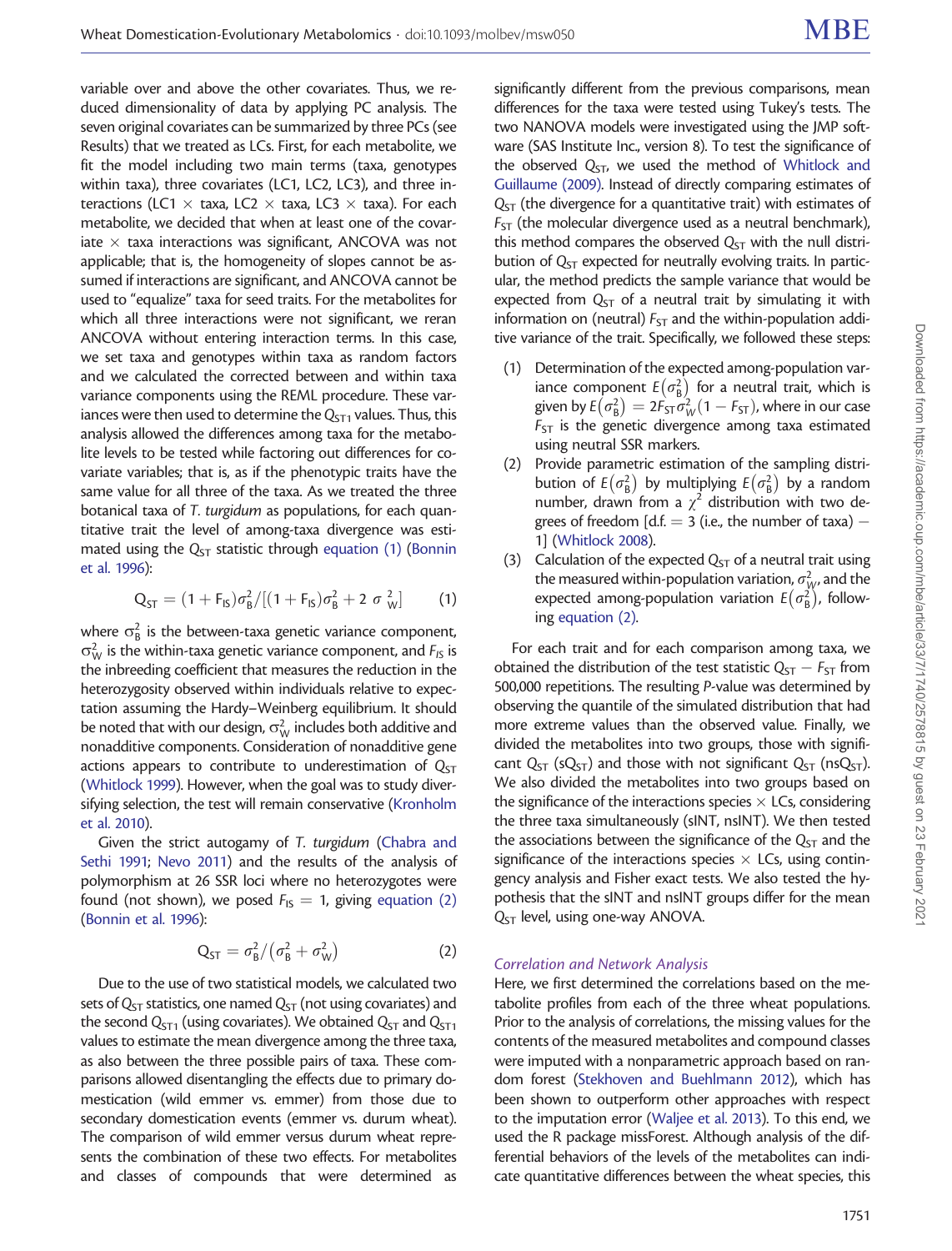<span id="page-12-0"></span>approach focussed instead on the correlative behavior of individual metabolites across the three wheat populations. To investigate the metabolic profiles with respect to these scenarios, we first used the Pearson correlation coefficient, which we in turn use to derive networks. The correlations were controlled for the effects of the seven phenotypic traits (partial correlations). To arrive at correlations from which the effects of these seven phenotypic traits were partially out, denoted by C, we used the approach of [Velicer \(1976\)](#page-13-0) according to equation (3):

$$
C = diag(C_{xx})^{-\frac{1}{2}}C * diag(C_{xx})^{-\frac{1}{2}},
$$
  
\n
$$
C^* = C_{xx} - C_{xy}C_{yy}^{-1}C_{yx},
$$
\n(3)

where  $C_{xx}$  is the covariance between metabolites,  $C_{xy} = C_{yx}^{\ \ T}$ is the covariance between the metabolic and phenotypic traits,  $C_{yy}$  is the covariance between the phenotypic traits, and diag denotes the operator for a diagonal matrix. The derived partial correlations were tested with permutation tests (separate permutation of the replicates for each metabolite) with B repetitions, and empirical P-values were given by the ratio of the number of more extreme observations incremented by one and  $(B + 1)$ . We noted that only partial correlations at prespecified FDR were retained for the analysis (FDR 5%). Moreover, the correlation structure can be represented by a network in which nodes represent metabolites and edges denote the presence of significant correlation over all 1,000 imputations. The network structure can be used to determine the metabolites for which the connections to the rest of the network change the most between two species. In addition, using various centrality measures, it was possible to investigate the changes in the position/role of metabolites in the network of data-established associations. In such a way, this moves away from investigating only the local aspects of the effects of a metabolite, and instead brings about the systems point of view. In addition, network properties can be used to further describe the global differences between the structures of significant correlations between species, and how these arise from local differences. We thus obtained three taxon-specific, correlation-based networks (i.e., for wild emmer, emmer, durum wheat). To characterize each network, we calculated the following seminal properties ([Newman 2003](#page-13-0)) of the derived correlation-based networks at an FDR of 5%: Average path length, diameter, number of components, and isolated nodes. Also, to gain insight into the relative importance of each node (metabolite) within a network, we obtained five different measures of centrality: Node degree, eigenvalue, betweenness, closeness, and subgraph. Thus, to quantify differences in the metabolite correlation structure among taxa, we determined the agreement of the node centrality measures between the taxon-specific correlation-based networks. Moreover, to further determine the effects of selection (as measured by  $Q_{ST}$ ) on the rewiring of the metabolic profiling of the wheat seeds during domestication, we determined the concordance between  $Q_{ST}$  and the differences in the node centrality measures between taxon-specific

networks. In both cases, the degree of agreement was quantified by Person's r coefficients of correlation. The correlation and network-based analyses were carried out in R. To calculate the network properties, we used the R package igraph (Csardi and Nepusz 2006).

# Supplementary Material

[Supplementary tables S1–S4](http://mbe.oxfordjournals.org/lookup/suppl/doi:10.1093/molbev/msw050/-/DC1) and [figure S1](http://mbe.oxfordjournals.org/lookup/suppl/doi:10.1093/molbev/msw050/-/DC1) are available at Molecular Biology and Evolution online [\(http://www.mbe.ox](http://www.mbe.oxfordjournals.org/) [fordjournals.org/](http://www.mbe.oxfordjournals.org/)).

# Acknowledgement

This work was supported by the PON a3 PlASS project.

# References

- Bar-Yosef O. 1998. The Natufian culture in the Levant, threshold to the origins of agriculture. Evol Anthropol. 6(5):159–177.
- Barbeau WE, Hilu KW. 1993. Protein, calcium, iron, and amino-acid content of selected wild and domesticated cultivars of finger millet. Plant Foods Hum Nutr. 43(2):97–104.
- Beaumont MA, Balding DJ. 2004. Identifying adaptive genetic divergence among populations from genome scans. Mol Ecol. 13:969–980.
- Beaumont MA, Nichols RA. 1996. Evaluating loci for use in the genetic analysis of population structure. Proc R Soc B. 263:1619–1626.
- Beleggia R, Platani C, Nigro F, De Vita P, Cattivelli L, Papa R. 2013. Effect of genotype, environment and genotype-by-environment interaction on metabolite profiling in durum wheat (Triticum durum Desf.) grain. J Cereal Sci. 57:183–192.
- Bellucci E, Bitocchi E, Ferrarini A, Benazzo A, Biagetti E, Klie S, Minio A, Rau D, Rodriguez M, Panziera A, et al. 2014. Decreased nucleotide and expression diversity and modified co-expression patterns characterize domestication in the common bean. Plant Cell 26:1901–1912.
- Bonnin I, Prosperi JM, Olivieri I. 1996. Genetic markers and quantitative genetic variation in Medicago truncatula (Leguminosae): a comparative analysis of population structure. Genetics 143:1795–1805.
- Chabra AK, Sethi SK. 1991. Inheritance of cleistogamic flowering in durum wheat (Triticum durum). Euphytica 55(2):147–150.
- Chapman MA, Burke JM. 2012. Evidence of selection on fatty acid biosynthetic genes during the evolution of cultivated sunflower. Theor Appl Genet. 125:897–907.
- Chapman MA, Pashley CH, Wenzler J, Hvala J, Tang S, Knapp SJ, Burke JM. 2008. A genomic scan for selection reveals candidates for genes involved in the evolution of cultivated sunflower (Helianthus annus). Plant Cell 20:2931–2945.
- Chen W, Gao Y, Xie W, Gong L, Lu K, Wang W, Li Y, Liu X, Zhang H, Dong H, et al. 2014. Genome-wide association analyses provide genetic and biochemical insights into natural variation in rice metabolism. Nat Genet. 46:714–721.
- Csardi G, Nepusz T. 2006. The igraph software package for complex network research. InterJ Complex Syst. 1695.
- Estrada E, Rodriguez-Velazquez JA. 2005. Subgraph centrality in complex networks. Phys Rev. E71:056103.
- Excoffier L, Lischer HEL. 2010. Arlequin suite ver 3.5: a new series of programs to perform population genetics analyses under Linux and Windows. Mol Ecol Resour. 10:564–567.
- Excoffier L, Smouse P, Quattro J. 1992. Analysis of molecular variance inferred from metric distances among DNA haplotypes: application to human mitochondrial DNA restriction data. Genetics 131:479–491.
- Feekes W. 1941. De Tarween haar milieu. Verslogen van de Technische Tarwe Commissie, XVII Editor Gromingen:Hoitsema, 560–561.